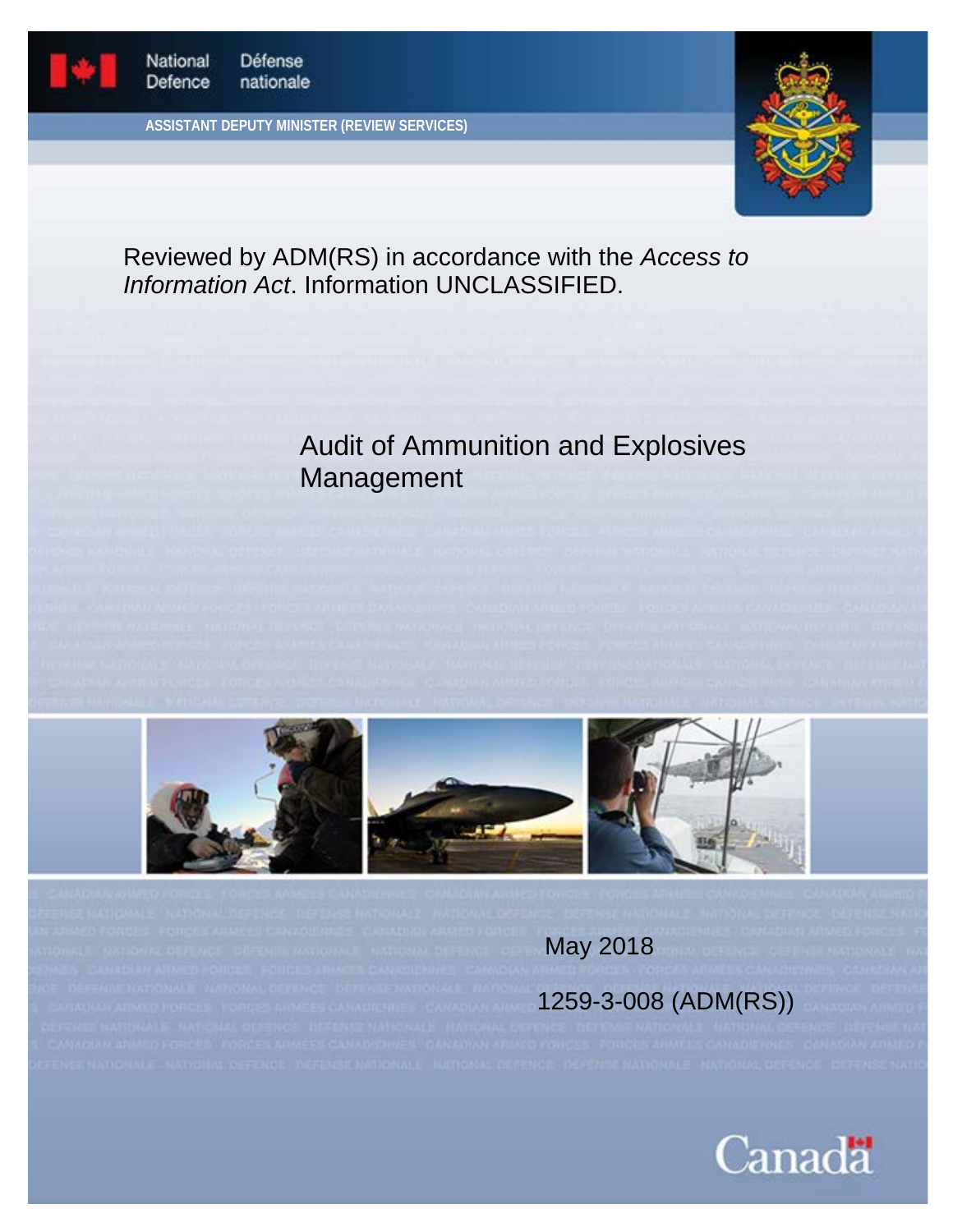# **Table of Contents**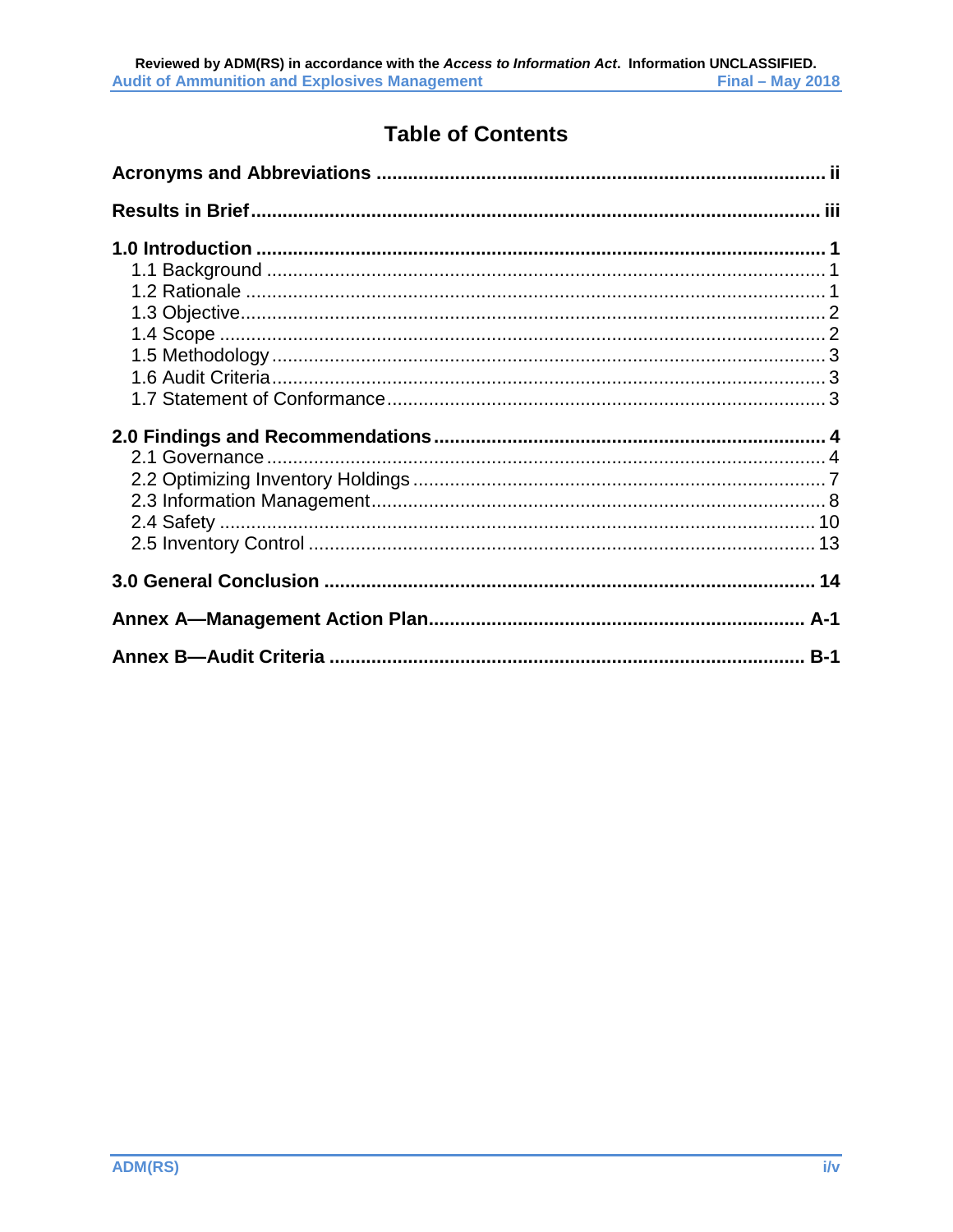# **Acronyms and Abbreviations**

<span id="page-2-0"></span>

| A&E              | <b>Ammunition and Explosives</b>                                  |  |  |
|------------------|-------------------------------------------------------------------|--|--|
| ADM(IE)          | <b>Assistant Deputy Minister (Infrastructure and Environment)</b> |  |  |
| ADM(IM)          | <b>Assistant Deputy Minister (Information Management)</b>         |  |  |
| ADM(Mat)         | <b>Assistant Deputy Minister (Materiel)</b>                       |  |  |
| ADM(RS)          | <b>Assistant Deputy Minister (Review Services)</b>                |  |  |
| <b>AESI/AESS</b> | Ammunition and Explosives Safety Inspection and Survey            |  |  |
| <b>AIMS</b>      | Ammunition Information and Maintenance System                     |  |  |
| AP               | <b>Ammunition Program</b>                                         |  |  |
| <b>APOC</b>      | <b>Ammunition Program Oversight Committee</b>                     |  |  |
| <b>CJOC</b>      | <b>Canadian Joint Operations Command</b>                          |  |  |
| <b>DAER</b>      | Director Ammunition and Explosives Regulation                     |  |  |
| <b>DAOD</b>      | Defence Administrative Orders and Directives                      |  |  |
| <b>DND/CAF</b>   | Department of National Defence/Canadian Armed Forces              |  |  |
| <b>DRMIS</b>     | Defence Resource Management Information System                    |  |  |
| <b>EWM</b>       | <b>Enhanced Warehouse Management</b>                              |  |  |
| <b>FY</b>        | <b>Fiscal Year</b>                                                |  |  |
| <b>OPI</b>       | Office of Primary Interest                                        |  |  |
| OCI              | Office of Collateral Interest                                     |  |  |
| <b>SJS</b>       | <b>Strategic Joint Staff</b>                                      |  |  |
| <b>SLOC</b>      | <b>Storage Locations</b>                                          |  |  |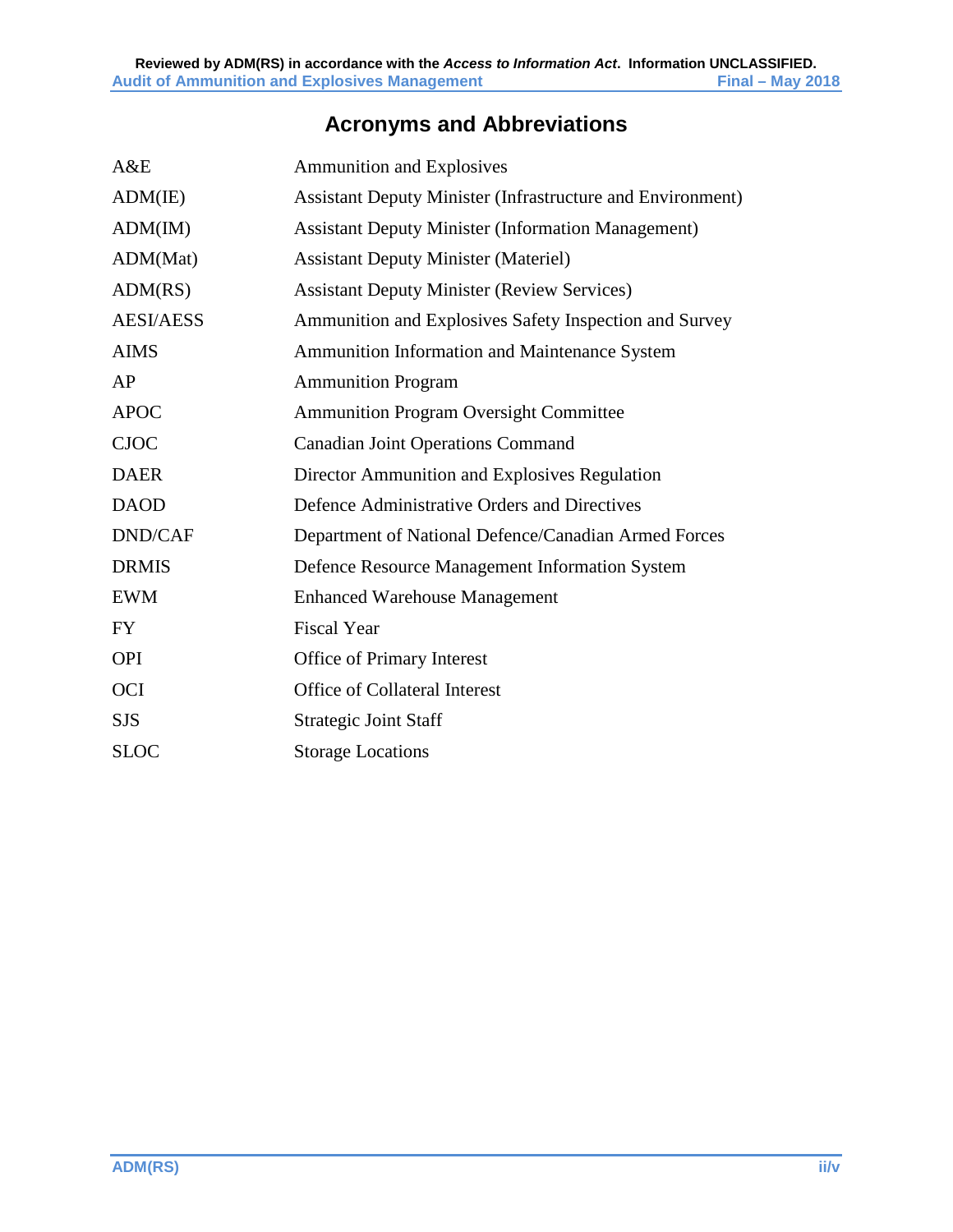# **Results in Brief**

<span id="page-3-0"></span>The management of ammunition and explosives (A&E) within the Department of National Defence and the Canadian Armed Forces (DND/CAF) is significant given the strategic nature of this resource, which is used in the conduct of deployed missions and in support of operational readiness. Many organizations within DND/CAF are involved in the Ammunition Program (AP), which is facilitated by the Ammunition Program Oversight Committee (APOC). A&E inventory is valued at \$3.3 billion, accounting for 57 percent of DND/CAF's and 48 percent of the Government of Canada's total inventory holdings.

## **Findings and Recommendations**

**Governance.** Many DND/CAF organizations have a role in the AP. However, there is no single overarching document to define the roles, responsibilities and authorities of all stakeholders. In particular, the absence of clearly defined roles and responsibilities for the Strategic Joint Staff (SJS)

### **Overall Assessment**

Improvements in the management of A&E in the following areas would facilitate the achievement of program objectives:

- defining authorities of all stakeholders;
- coordinating planning and disposal efforts;
- resolving discrepancies, and implementing a solution to the use of parallel systems; and
- refining the safety compliance reporting mechanism.

represents a gap in the governance structure. This affects the establishment of strategic direction and integration of the AP. Defining the roles and responsibilities of SJS will require close collaboration with the numerous other AP stakeholders in order to avoid creating gaps or overlaps in the governance structure. It is recommended that SJS, with input from relevant stakeholders, distinguish, define and communicate the roles, responsibilities and authorities of all organizations involved with the AP.

The governance structure would also benefit from a formalized performance management framework to assess results, ensure accountability and drive improvements. It is recommended that SJS complete the development and implementation of a performance management framework for the AP.

**Optimizing Inventory Holdings.** Optimizing the level of A&E inventory is important to avoid holding too much inventory, which could increase storage and program costs, or holding too little inventory, which could cause supply shortfalls and affect operational readiness. To optimize the Department's A&E inventory holdings, effective planning of the procurement of A&E inventory is necessary given that it is not readily available as an off-the-shelf product. However, the Department's planning efforts are currently fragmented, and requirements are not fully established or substantiated. Therefore, it is recommended that SJS establish substantiated A&E inventory requirements by coordinating and formalizing planning efforts within DND/CAF.

Similarly, disposal of A&E inventory in a timely manner is essential to reduce the accumulation of inventory and associated storage costs and to allow for the use of optimal disposal methods before A&E becomes unstable. Although the Department has attempted to contract disposal capabilities, these efforts did not materialize, resulting in a lack of capabilities (i.e., equipment and resources) to conduct disposal of A&E inventory in a timely and effective manner. Given the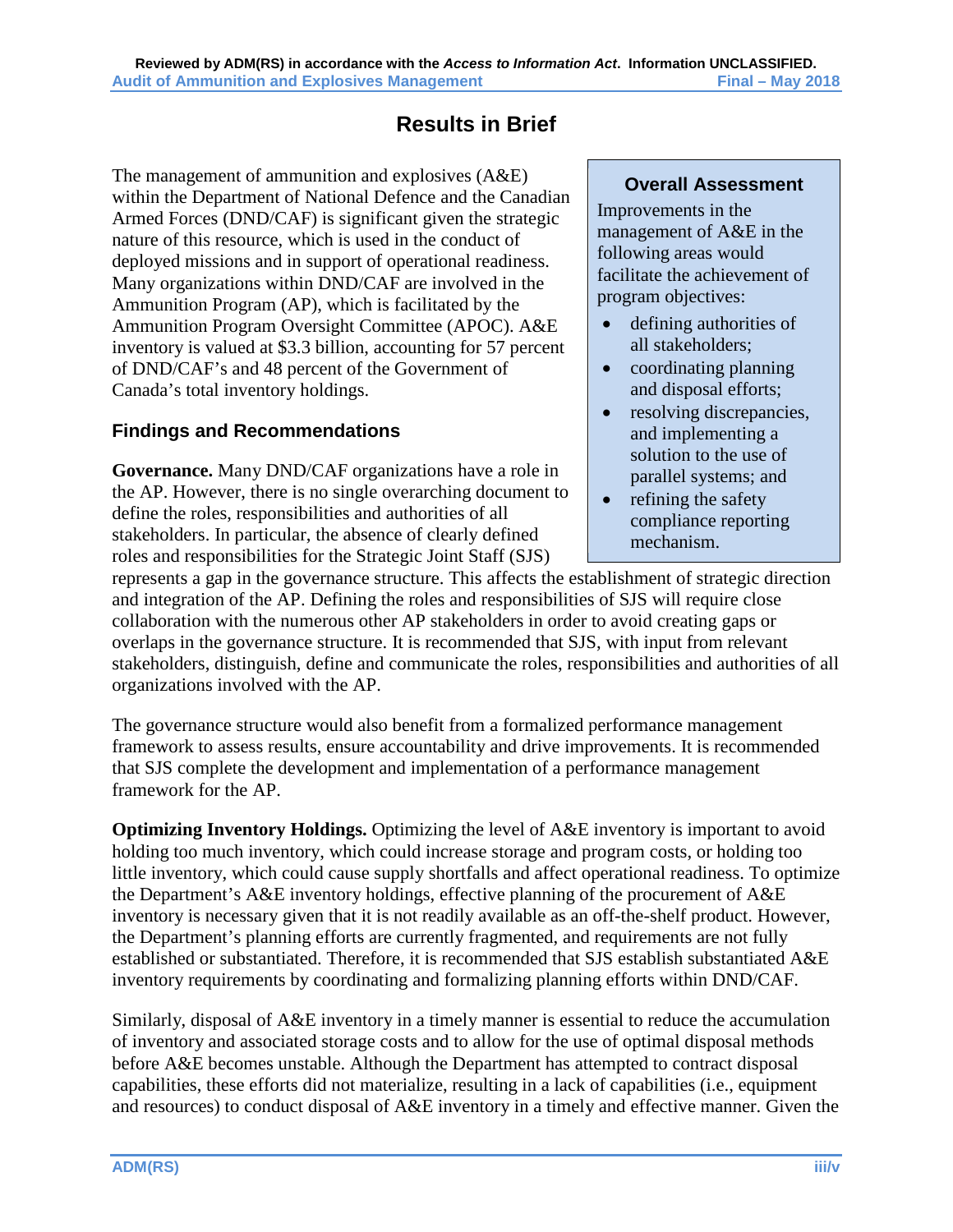long-term nature of acquiring the required capabilities, it is recommended that Assistant Deputy Minister (Materiel) (ADM(Mat)) develop and implement a plan to acquire the capabilities for the disposal of surplus, obsolete and end-of-lifecycle A&E inventory in an effective and timely manner.

**Information Management.** The Department's use of two information systems to manage A&E does not facilitate informed decision making due to functionality limitations and data that is not complete or accurate. While one is the official system of record, the other manages highly technical information. The use of parallel systems creates a duplication of effort, and the lack of system integration or automatic reconciliation causes discrepancies to persist for extended periods. Data that is incomplete or inaccurate affects decision making and the Department's ability to report accurate inventory information on its financial statements.

It is recommended that, in the short term, SJS, in coordination with all stakeholders that store A&E inventory, implement an initiative to identify and resolve the discrepancies between the Ammunition Information and Maintenance System (AIMS) and the Defence Resource Management Information System (DRMIS) by reviewing and comparing all A&E inventory records in both systems and performing the necessary adjustment transactions on a regular basis. It is also recommended that Assistant Deputy Minister (Information Management) (ADM(IM)), in coordination with SJS and ADM(Mat), develop and implement an information technology solution with adequate controls that would ensure the completeness and accuracy of A&E information while addressing the current systems' functionality limitations, user requirements and an automated reconciliation of A&E inventory records.

**Safety.** The current inspection process to assess compliance with safety requirements is appropriate, but the reporting of observations and overall status requires improvement. The policy does not require the inspecting authority to record a subsequent observation if corrective action plans are not implemented by the time of the following inspection. This results in an overstated status in the inspection report that does not accurately portray the safety conditions at the A&E facility or support the timely resolution of outstanding issues. It is recommended that Director Ammunition and Explosives Regulation (DAER) update and communicate guidance to track, assess and report on outstanding corrective action plans such that deficiencies are resolved on a timely basis and the overall status of the Ammunition and Explosives Safety Inspection and Survey (AESI/AESS) accurately reflects the safety conditions of A&E facilities.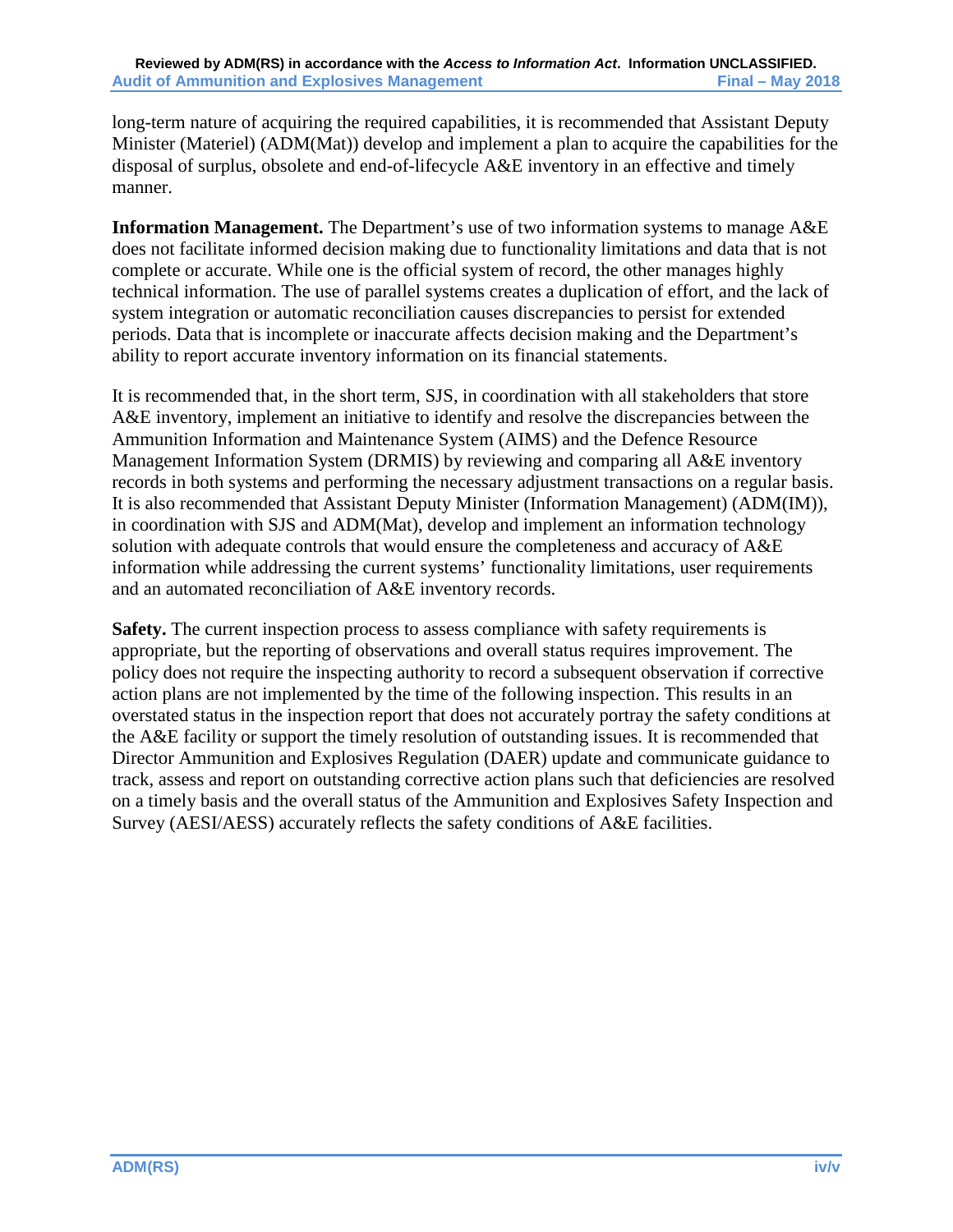**Inventory Control.** The internal processes for the issuances from and returns to depots and warehouses, as well as the expenditure and adjustment of A&E inventory, are managed appropriately, with some minor exceptions. Sufficient guidance has recently been developed and made available for the receipting process, in which the inventory purchase price and quantity is manually recorded. As a result, a recommendation for these inventory control processes was not deemed necessary.

**Note:** Please refer to [Annex A—Management Action Plan](#page-20-0) for the management response to the Assistant Deputy Minister (Review Services) (ADM(RS)) recommendations.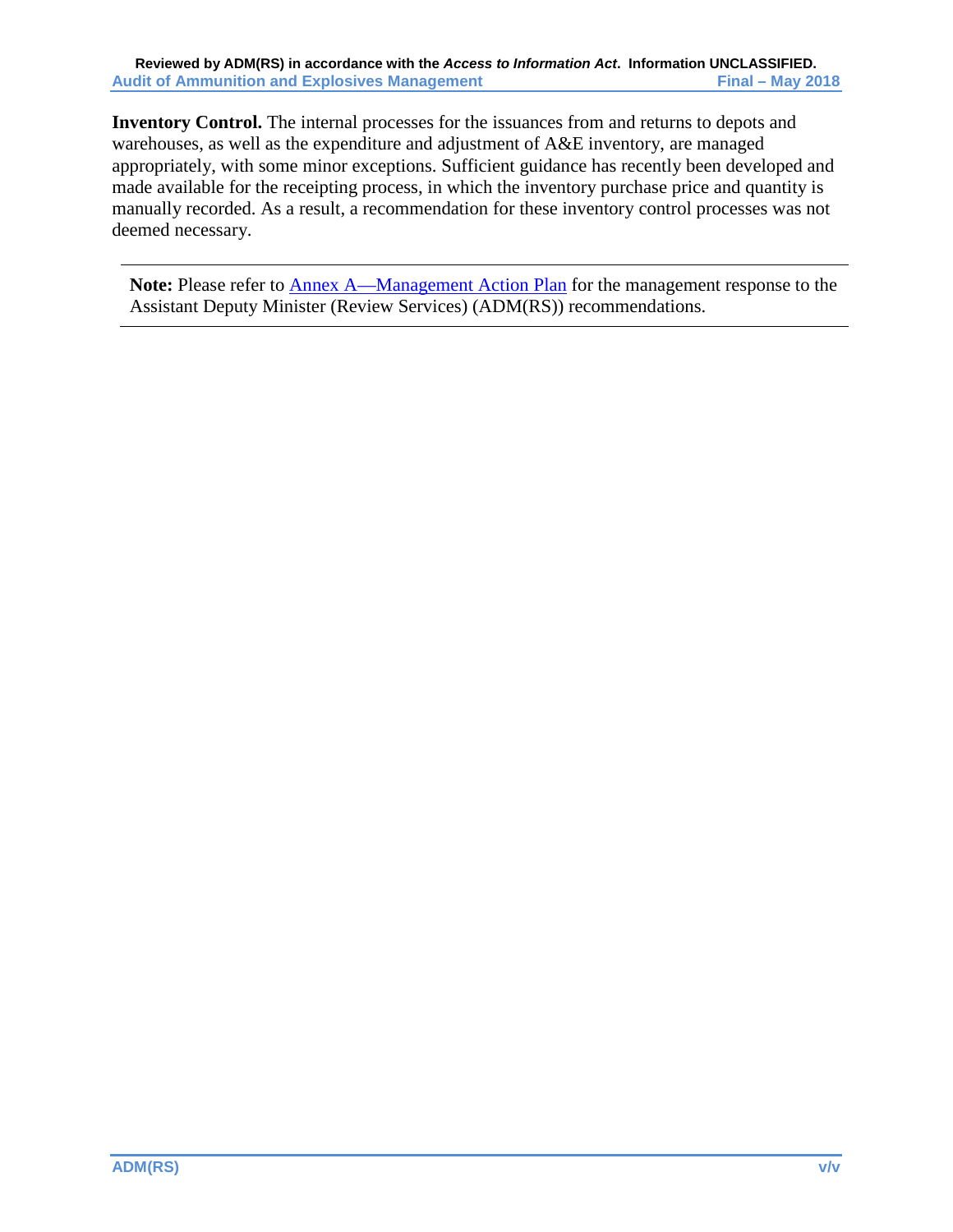# **1.0 Introduction**

# <span id="page-6-1"></span><span id="page-6-0"></span>**1.1 Background**

A&E is considered a military commodity that directly contributes to the delivery of operational outcomes, CAF readiness and the conduct of deployed missions. The AP manages A&E within  $DND/CAF$  by striving to achieve the following three main strategic outcomes:<sup>[1](#page-6-3)</sup>

- effectively manage ammunition as a commodity such that it is delivered to the right place at the right time in the right quantity, and that it is of the right design and quality to support CAF operations and training;
- effectively manage ammunition support capabilities<sup>[2](#page-6-4)</sup> to meet CAF requirements now and in the future; and
- provide accountability over AP resources to ensure inventories and capital assets are accurately accounted for across the system.

The AP has been restructured multiple times, and managed with varying degrees of centralization and decentralization over the last several decades. The current AP uses a decentralized structure, resulting in multiple organizations having a role in the program. An oversight committee is in place to facilitate the strategic integration, monitoring and optimization of all elements of the AP.

### <span id="page-6-2"></span>**1.2 Rationale**

A&E's purpose is to achieve destruction or some violent effect, and can cause serious bodily harm and death, or damage and loss of materiel and facilities. A&E is a tactical resource that is not only used in CAF operations but also to train CAF personnel, which contributes to operational readiness.

At the end of fiscal year (FY) 2016/17, the A&E inventory was valued at \$3.3 billion, representing 57 percent of the Department's total inventory holdings and 48 percent of the Government of Canada's holdings. Weakness in the management of departmental A&E could, therefore, have an impact on the *Public Accounts of Canada*.

Additionally, the management of A&E has not been reviewed or assessed by ADM(RS) in the past ten years. Previous coverage of this area includes the 2007 Evaluation of the Munitions Supply Program and Evaluation of DND/CF Ammunition Acquisition Program, as well as the 2005 Evaluation of DND/CF Ammunition Safety Program.

The hazardous nature of this military commodity, the materiality of these assets and the lack of recent audit coverage prompted the selection of this topic for audit in the Risk-Based Internal Audit Plan for FYs 2016/17 to 2018/19.

<span id="page-6-3"></span><sup>&</sup>lt;sup>1</sup> APOC Terms of Reference, April 4, 2014.

<span id="page-6-4"></span><sup>&</sup>lt;sup>2</sup> Ammunition support capabilities refer to supporting services such as human resources, information systems, equipment and infrastructure.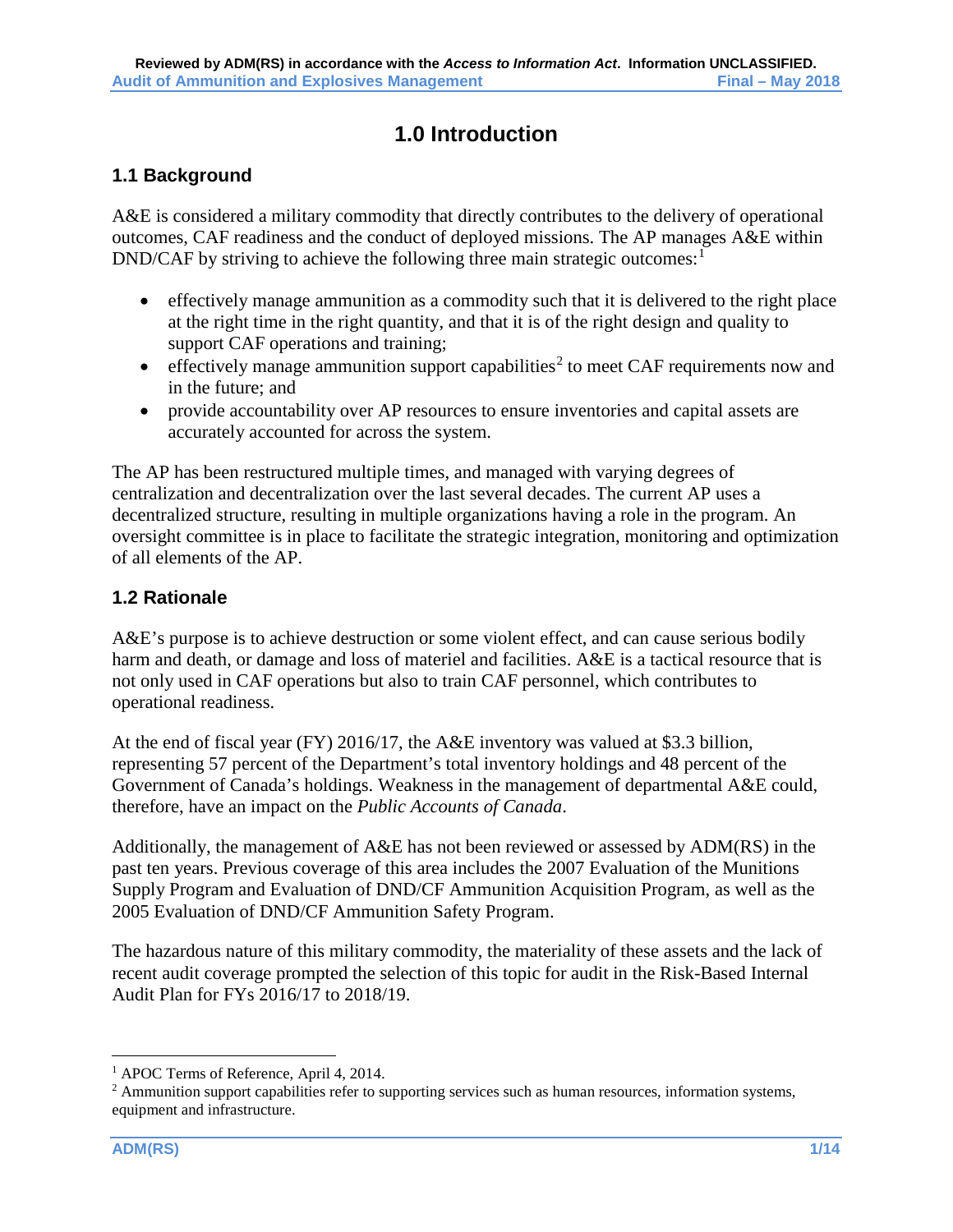# <span id="page-7-0"></span>**1.3 Objective**

The objective of the audit was to assess whether governance processes facilitate the achievement of AP objectives, and whether appropriate and effective materiel management controls exist for departmental A&E.

# <span id="page-7-1"></span>**1.4 Scope**

The scope of this audit included the governance processes and accountability structure currently in place, as established by the Ammunition Program Restructure initiative in 2014. While the audit did not seek to assess the design effectiveness of these processes and structures (including the APOC and its working groups), the audit did assess whether the current structure has been effectively implemented in support of achieving established AP objectives. The audit scope also included financial management processes, materiel management processes, compliance processes and the use of information systems to manage A&E. This audit included ammunition holdings and expenditure data from FY 2014/15 to FY 2015/16 for the purposes of data and sample analysis.

While forming part of the AP, the scope of this audit did not include an assessment of the following:

- A&E stored in foreign countries for deployed operations;
- A&E managed by the Canadian Special Operations Forces Command;
- the transportation and proper usage of A&E;
- the effectiveness of A&E physical security controls;
- ammunition infrastructure management and planning; $3$
- the process of determining  $A \& E$  requirements for training, contingency and operations;<sup>[4](#page-7-3)</sup>
- the recruitment, training and retention of personnel working with ammunition;
- the management of unexploded explosive ordnance sites; and
- contracting and vendor selection for A&E.

The conduct period of this audit took place from July 2016 to March 2017.

<span id="page-7-2"></span><sup>&</sup>lt;sup>3</sup> SJS and Assistant Deputy Minister (Infrastructure and Environment) (ADM(IE) are currently conducting a study on the requirements for ammunition facilities, which will drive a long-term plan.

<span id="page-7-3"></span><sup>&</sup>lt;sup>4</sup> As part of the Defence Renewal initiative, a study is being conducted on ammunition requirements, and defining the methodology to determine how much A&E is required for contingency and operations.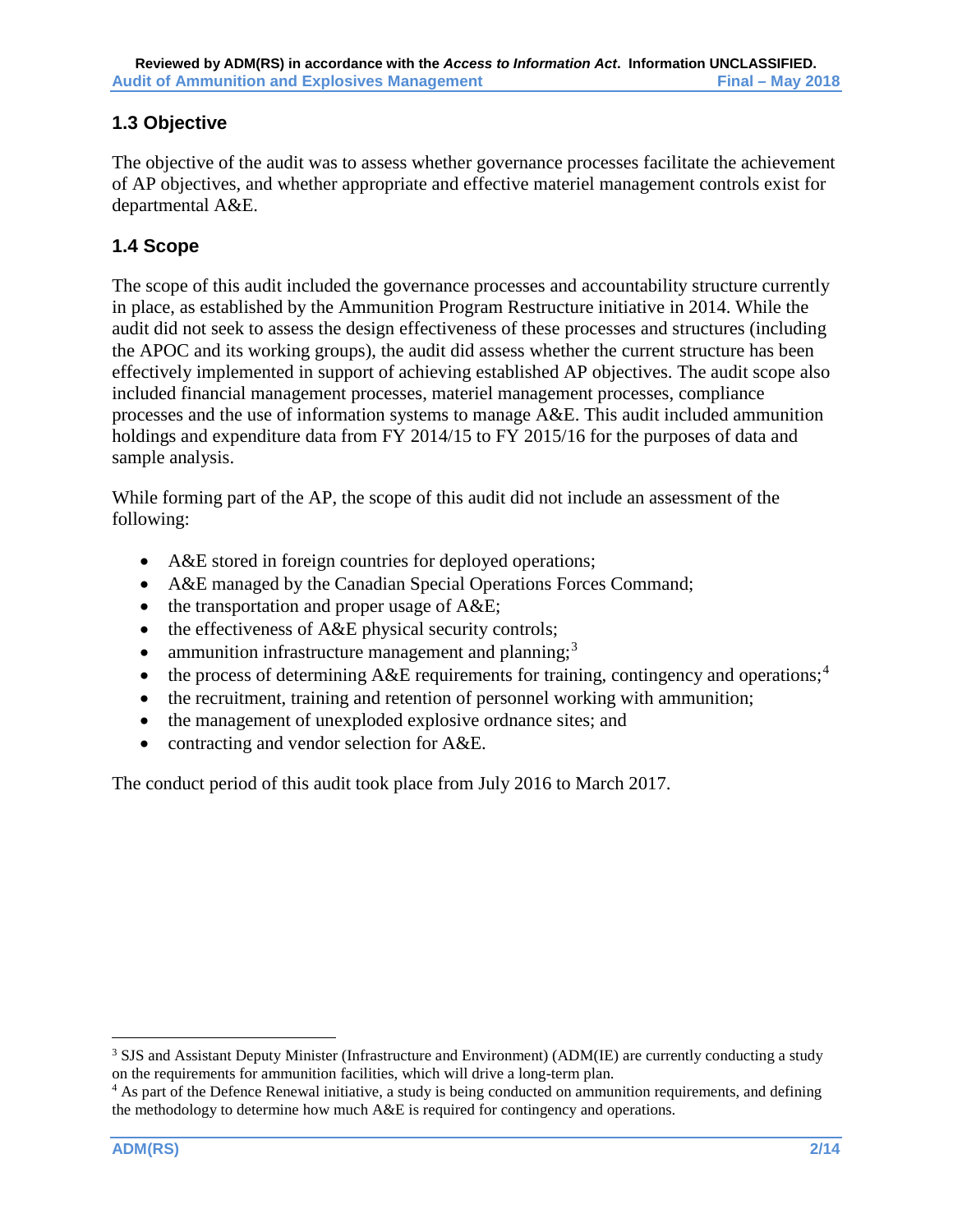# <span id="page-8-0"></span>**1.5 Methodology**

The audit approach included the following:

- interviews with individuals in key positions of ammunition-related processes and subject matter experts at all levels of the AP;
- reviews of relevant policies, orders and directives, documentation provided by clients and reports of related previous audits, reviews and inspections;
- walkthroughs of key A&E processes;
- analyses of A&E holdings and expenditure data extracted from DRMIS and AIMS;
- site visits to Canadian Forces Ammunition Depots in Dundurn, Saskatchewan and Bedford, Nova Scotia; warehouse facilities at 14 Wing and 405 Squadron in Greenwood, Nova Scotia and the Canadian Forces Base and training centre in Wainwright, Alberta; and storage areas in Her Majesty's Canadian Ship *Montréal*; and
- testing of sample files and transactions related to A&E processes.

# <span id="page-8-1"></span>**1.6 Audit Criteria**

The audit criteria can be found at [Annex B.](#page-20-0)

# <span id="page-8-2"></span>**1.7 Statement of Conformance**

The audit findings and conclusions contained in this report are based on sufficient and appropriate audit evidence gathered in accordance with procedures that meet the Institute of Internal Auditors' *International Standards for the Professional Practice of Internal Auditing*. The audit thus conforms to the Internal Auditing Standards for the Government of Canada as supported by the results of the quality assurance and improvement program. The opinions expressed in this report are based on conditions as they existed at the time of the audit and apply only to the entity examined.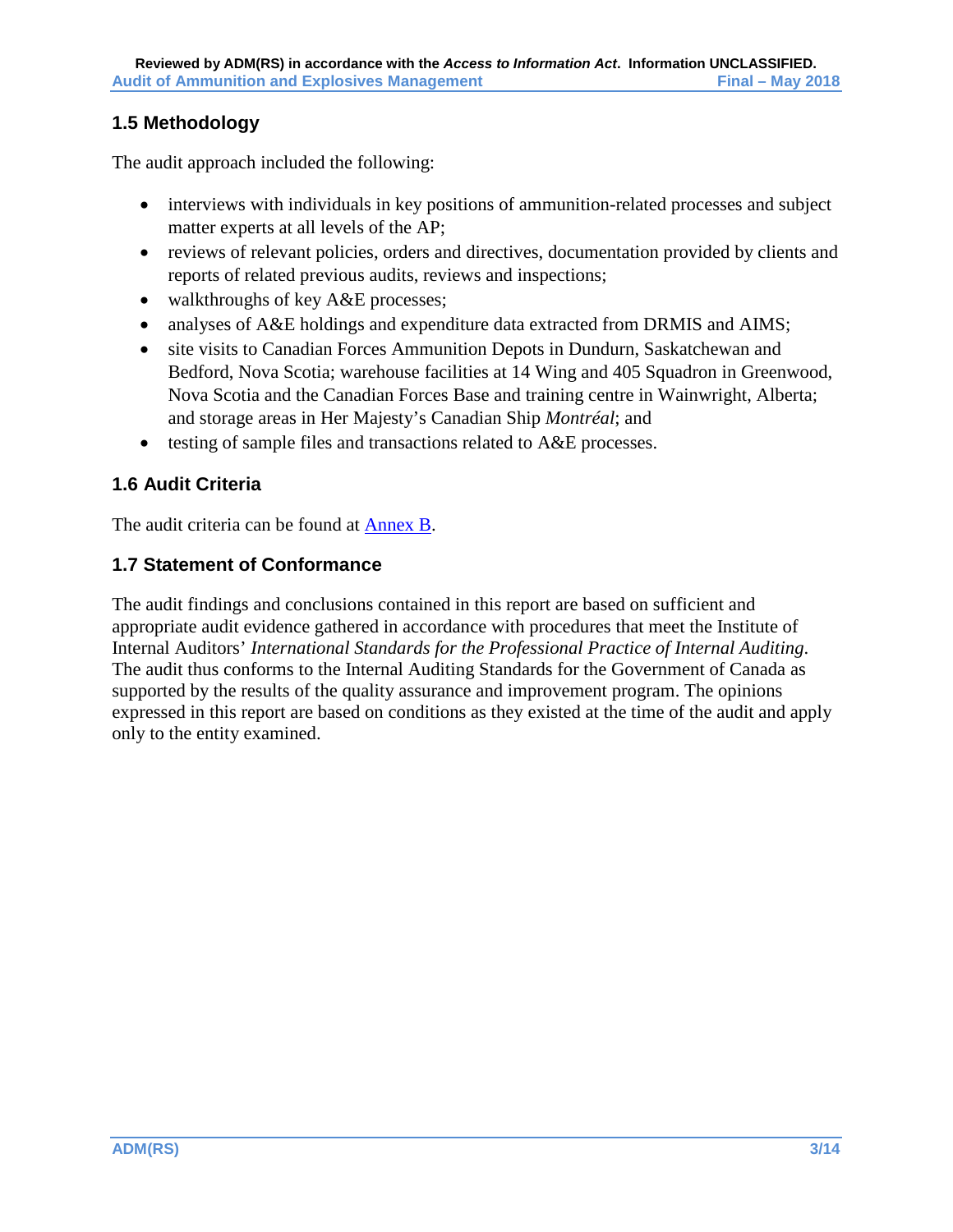# **2.0 Findings and Recommendations**

# <span id="page-9-1"></span><span id="page-9-0"></span>**2.1 Governance**

Roles, responsibilities and accountabilities of major stakeholders are not clearly defined or communicated, creating some gaps and potential overlaps in the governance structure that do not facilitate the sound management of the AP. Additionally, the current performance management practices are insufficient to ensure accountability and drive ongoing improvements to the AP.

After much evolution over the last several decades, the most recent restructuring initiative established a decentralized program that differentiates the strategic from the operational and tactical functions in the management of A&E. As a result, there are numerous stakeholders and organizations with a role in the AP as outlined in Table 1.

|                                                                  | <b>AP Roles</b>                                   | <b>Responsible Senior Advisors<sup>5</sup></b>                                                                                                         |
|------------------------------------------------------------------|---------------------------------------------------|--------------------------------------------------------------------------------------------------------------------------------------------------------|
| <b>Strategic</b><br><b>Functions</b>                             | Program Integration                               | <b>SJS</b>                                                                                                                                             |
|                                                                  | <b>Regulatory Framework and Safety</b><br>Program | <b>DAER</b>                                                                                                                                            |
|                                                                  | Materiel Management                               | ADM(Mat)                                                                                                                                               |
| <b>Operational</b><br>and<br><b>Tactical</b><br><b>Functions</b> | A&E Safety                                        | Canadian Joint Operations Command (CJOC) and<br>Environmental Chiefs of Staff <sup>6</sup>                                                             |
|                                                                  | A&E Storage/Warehousing                           | <b>CJOC</b><br><b>Environmental Chiefs of Staff</b>                                                                                                    |
|                                                                  | A&E End-Users                                     | <b>CJOC</b><br><b>Environmental Chiefs of Staff</b>                                                                                                    |
|                                                                  | A&E Information Systems                           | ADM(IM)                                                                                                                                                |
|                                                                  | A&E Infrastructure                                | ADM(IE)                                                                                                                                                |
|                                                                  | A&E Human Resources and<br>Training               | <b>SJS</b><br><b>Chief Military Personnel</b><br><b>Assistant Deputy Minister (Human Resources – Civilian)</b><br><b>Environmental Chiefs of Staff</b> |

**Table 1. AP Stakeholder Roles.** This table describes the AP roles, the responsible senior advisor and whether the role is a strategic or operational and tactical function.

Meeting on a semi-annual basis, the APOC oversees the AP, and is supported by several working groups. Membership includes key personnel from relevant stakeholder organizations, which facilitate the strategic integration, monitoring and optimization of the program. The primary focus of APOC is to assist the various senior advisors with decision support and advice as it

<span id="page-9-2"></span><sup>&</sup>lt;sup>5</sup> The responsible senior advisor is the Level 1 organization that reports directly to the Deputy Minister and/or the Chief of the Defence Staff, with the exception of DAER. Although DAER administratively reports to ADM(Mat), the organization functionally reports to the Deputy Minister and the Chief of the Defence Staff. 6 The Environmental Chiefs of Staff are the Commanders of the Canadian Army, Royal Canadian Air Force and

<span id="page-9-3"></span>Royal Canadian Navy.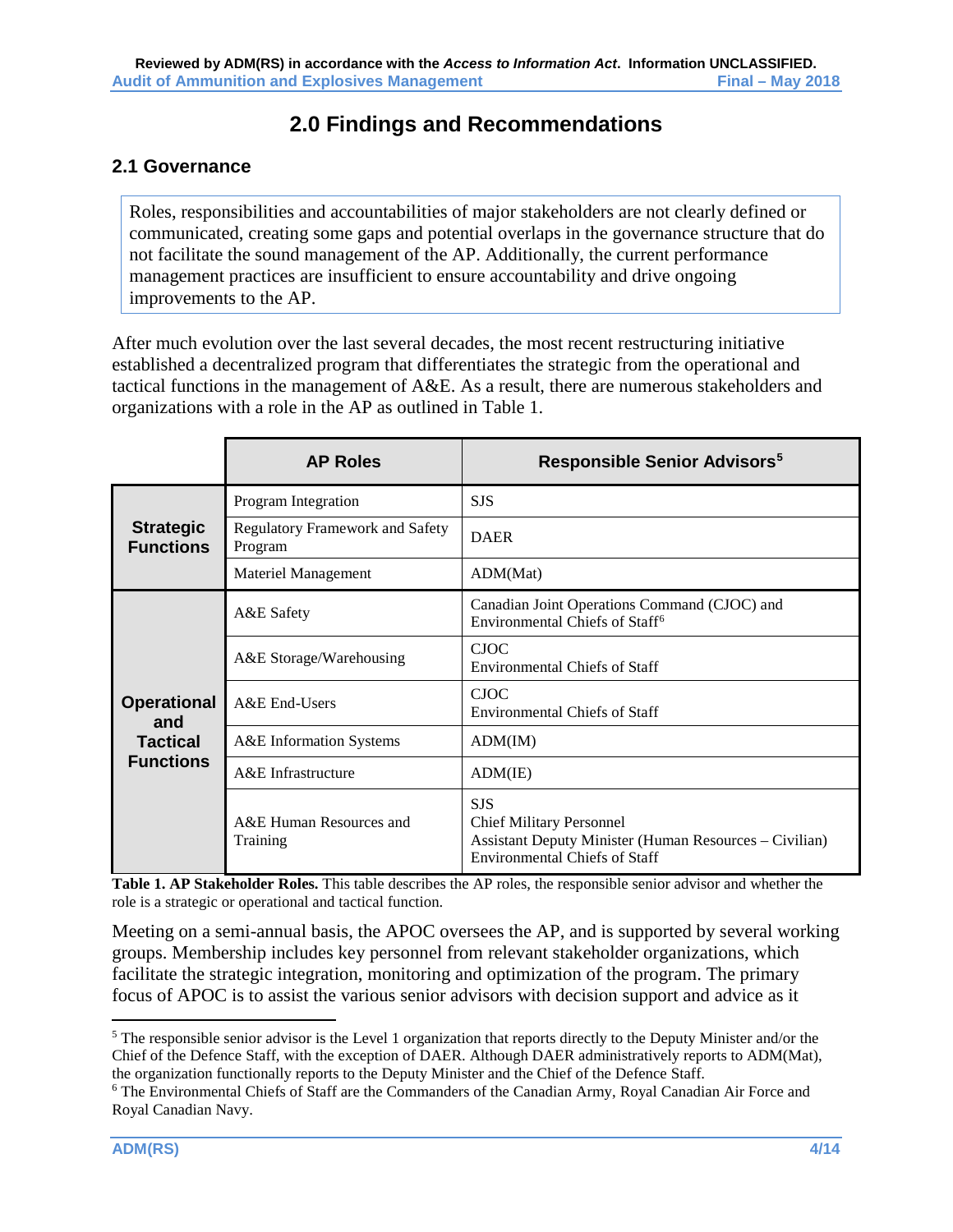affects performance of and risks to the AP. It facilitates a collaborative forum to enable the cross-functional coordination and monitoring of the AP elements. While the committee does not direct efforts or manage A&E, it is co-chaired by two key decision makers, who are representatives from ADM(Mat) and SJS at the General Officer level and can influence decisions within their respective organizations. This provides stakeholders the ability to offer input and exercise influence on the strategic-level management of the AP.

# **2.1.1 Governance Framework**

A successful governance framework requires effectively managing the boundaries between the strategic, operational and tactical functions, while operating with a level of unity and coordination to achieve the objectives of the AP. This requires clear documentation and communication of roles, responsibilities, authorities and accountabilities of all stakeholders involved in the program, particularly considering the complexity of the AP. The Defence Administrative Orders and Directives (DAOD) policy framework assigns the functional authorities for the senior advisors responsible for each of the three strategic functions, as follows:

- SJS is the functional authority for AP performance (added to the policy in January 2017).
- DAER is the functional authority for A&E regulation and safety.
- ADM(Mat) is the functional authority for materiel acquisition and support, materiel management and inventory management, materiel assurance<sup>[7](#page-10-0)</sup> and procurement and contracting.

With the responsibility for strategic functions of the AP divided between three different senior advisors, as well as the oversight provided by the APOC, it is important that the roles, responsibilities and authorities for strategic direction and program integration be clearly defined. This information is currently set out in multiple policies, directives, plans and reports that need to be examined together in order to determine the roles, responsibilities and authorities of the numerous stakeholders with a role in the AP. The AP Precis, the A&E section of the Supply Administration Manual<sup>[8](#page-10-1)</sup> and DAOD 3002-0 – Ammunition and Explosives are examples of documents that provide information on the governance structure of the AP. However, even taken together, these documents do not fully outline the roles, responsibilities and authorities of all stakeholders. Most notably, the role of SJS, a relatively newer organization, has not been fully defined.

As a result, the responsibility for the strategic direction and integration of the AP is unclear, creating a gap in the governance framework. While the definition of SJS' roles and responsibilities is needed to effectively incorporate it into the governance framework of the AP, it is also necessary to reformulate the roles of other stakeholders to ensure coordination and alignment. Close collaboration between stakeholders in defining roles, responsibilities and authorities is recommended to avoid creating gaps or overlaps.

<span id="page-10-0"></span><sup>&</sup>lt;sup>7</sup> Materiel assurance is the responsibility for the safe and effective operation of equipment through design, engineering, maintenance and overhaul services.

<span id="page-10-1"></span><sup>8</sup> The Supply Administration Manual is the Department's main materiel management policy that outlines detailed guidance for all materiel acquisition and support processes.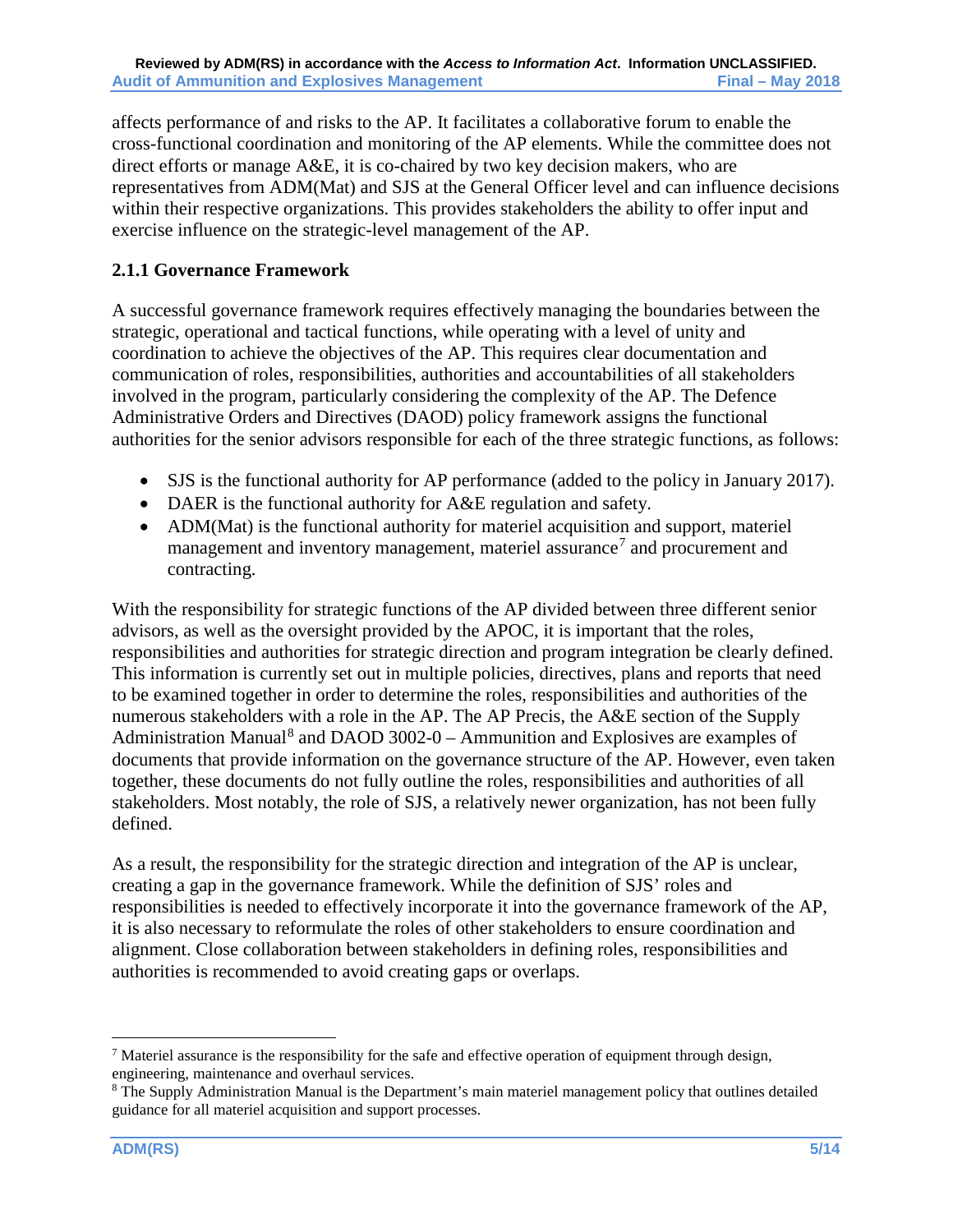### **2.1.2 Performance Management**

Current performance management practices consist of general updates provided by stakeholders at APOC meetings, which do not necessarily include reports on results or performance. Additionally, stakeholders are unable to measure and report on results or performance without established metrics, targets or baselines. Overall, current practices are insufficient to ensure accountability or to drive ongoing improvements to the AP.

In accordance with its functional authority, SJS is currently developing a performance management framework. Although still in draft form, it appears to be well designed, having all the key components of a performance measurement strategy as defined in relevant Treasury Board Secretariat guidance. The draft framework includes elements such as defined objectives, outcomes and indicators, a measurement and reporting methodology, an evaluation strategy and the performance metrics' link to departmental objectives.

# **Good Practice**

APOC meetings have adopted a systematic format that enables the monitoring of all elements of the AP, each of which has an assigned office of primary interest (OPI).

# **2.1.3 Conclusion**

Despite the substantial number of organizations involved, no overarching document defines and distinguishes each stakeholder's roles, responsibilities and authorities with respect to the AP. Most significantly, existing policies, guidance and AP documentation do not reflect the roles, responsibilities and authorities of SJS, who only received its assigned functional authority for AP performance in January 2017. The potential resulting gaps and overlaps in the governance framework could affect the ability of stakeholders to meet program objectives. Additionally, a performance management framework is required to allow the AP to measure whether objectives are met, ensure accountability and drive ongoing improvements to the program.

### **ADM(RS) Recommendation**

1. It is recommended that SJS, with input from relevant stakeholders, distinguish, define and communicate the roles, responsibilities and authorities of all organizations involved with the AP.

This is to include the following:

- Define the roles, responsibilities and authorities of SJS as related to the AP.
- Document the roles of all organizations involved with the AP and how they support each other in a central source document.

### **OPI:** SJS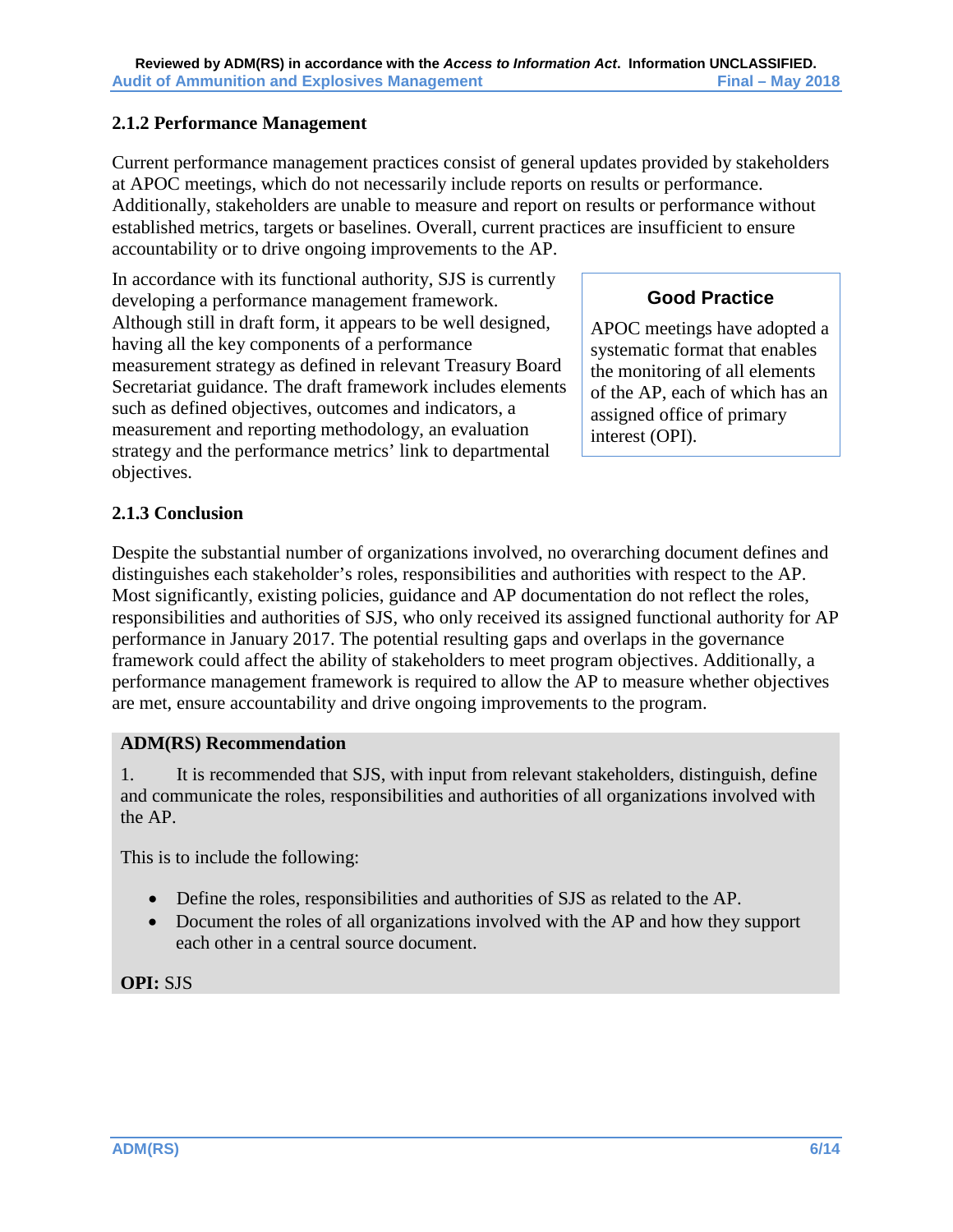### **ADM(RS) Recommendation**

2. It is recommended that SJS complete the development and implementation of a performance management framework for the AP.

### **OPI:** SJS

# <span id="page-12-0"></span>**2.2 Optimizing Inventory Holdings**

The planning of A&E holdings is not optimized in the absence of established and substantiated target inventory levels. Additionally, difficulties in acquiring capabilities have led to delays in the disposal of A&E inventory.

### **2.2.1 Inventory Holdings**

Military A&E is not readily available for purchase and may have long production lead times, requiring the Department to effectively plan its purchasing strategy to fulfil the requirements of the CAF. Although there is uncertainty inherent in the process, determining and maintaining target inventory levels for A&E to support operational readiness are essential aspects of the planning process that inform strategic decisions regarding inventory holdings. Setting target inventory levels for A&E is, therefore, crucial to ensuring that a sufficient supply is always available. However, the results of a sample analysis showed that target inventory levels were not set for 14 out of 34 sampled  $A\&E$  items.<sup>[9](#page-12-1)</sup> Furthermore, the items with set targets were not supported with sufficient substantiation. This results from A&E requirements not being established or appropriately substantiated.

Current departmental efforts to improve the planning of A&E inventory purchases include a study by SJS (as part of the Defence Renewal initiative), on ammunition requirements that also seeks to define the methodology for determining how much A&E the CAF requires. A working group under APOC was also recently established, with a mandate to set out justified requirements to support tasks and readiness levels for all categories of A&E. However, it will take time to realize its impact on resolving ongoing issues with requirements planning.

### **2.2.2 Disposal**

Disposal is the removal of materiel from inventory that is surplus, obsolete or at the end of its life. Departmental policy requires disposal to be both timely and effective. Appropriate lifecycle management and timely disposal of A&E are necessary to optimize inventory holdings and to reduce safety risks of ammunition becoming unstable over time. Two percent of the total A&E inventory is categorized as "for disposal" and "awaiting disposal instructions," and it has been categorized as such since 2010. Although not the sole custodian of inventory awaiting disposal, CJOC reports that disposal inventory occupies roughly 35,000 square metres of depot storage space, accounting for roughly \$6.2 million in depot storage costs per year.

Despite efforts made to address A&E disposal, the Department does not have the highly specialized capabilities required to conduct disposal of A&E in a timely manner. The process of

<span id="page-12-1"></span> <sup>9</sup> Examples of A&E items include small arms ammunition, missiles, torpedoes, explosive devices and pyrotechnics.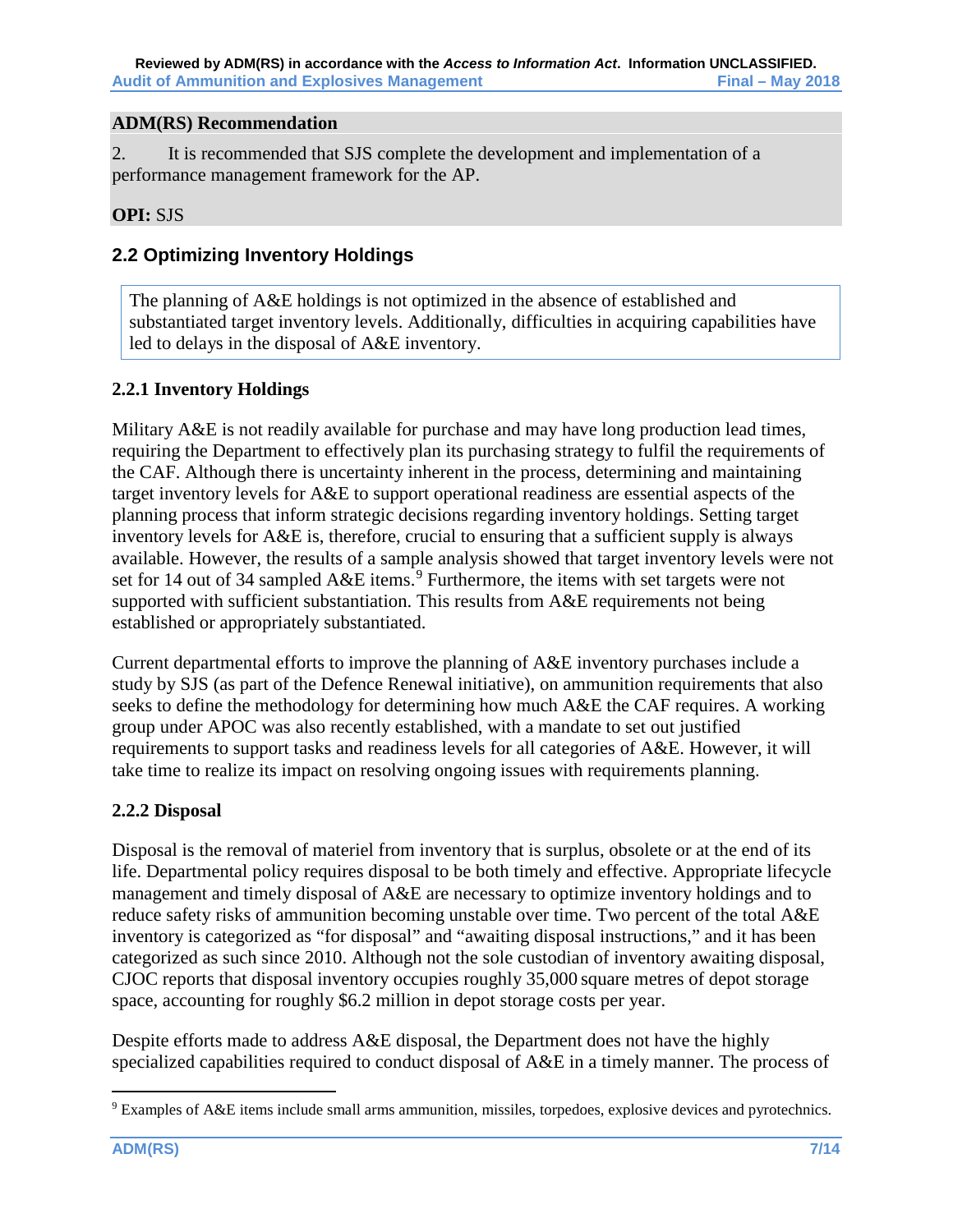developing and/or acquiring disposal capabilities is not only expensive but also lengthy. ADM(Mat) is preparing a business case on the required capabilities for different types of A&E and the cost of acquiring them. However, due to the decentralized governance structure of the AP, it is unclear which organization is responsible for developing and funding these capabilities. In the current organizational structure, the environmental commands establish the requirements for A&E and determine when it is ready for disposal, ADM(Mat) purchases the inventory and prepares the disposal instructions, while CJOC stores the inventory and conducts the physical disposal of inventory.

### **2.2.3 Conclusion**

The Department's planning efforts are currently fragmented and incomplete, which can potentially lead to procuring too much or too little inventory. Even if departmental policy were updated to require setting target inventory levels, this would not be possible without establishing substantiated A&E requirements. Inventory levels below set targets present a risk of supply shortfalls for operational requirements that could negatively impact operational readiness. Conversely, inventory levels in excess of requirements create an unnecessary redundancy in stock quantities.

Despite a great deal of departmental effort, difficulties in acquiring disposal capabilities have resulted in delays in the disposal of A&E inventory. This can lead to an accumulation of inventory and increased storage and program costs, requiring additional time, effort and resources to develop the disposal capability. Additionally, A&E inventory awaiting disposal for an extended period can become unstable, resulting in the use of suboptimal methods of disposal to mitigate the risk of danger, damage and injury.

### **ADM(RS) Recommendation**

3. It is recommended that SJS establish substantiated A&E inventory requirements by coordinating and formalizing planning efforts within DND/CAF.

# **OPI:** SJS

### **ADM(RS) Recommendation**

4. It is recommended that ADM(Mat) develop and implement a plan to acquire the capabilities for the disposal of surplus, obsolete and end-of-lifecycle A&E inventory in an effective and timely manner.

### **OPI:** ADM(Mat)

# <span id="page-13-0"></span>**2.3 Information Management**

The information systems that support A&E management, DRMIS and AIMS, do not contain complete and accurate data, and their functionality limitations do not support timely and informed decision making.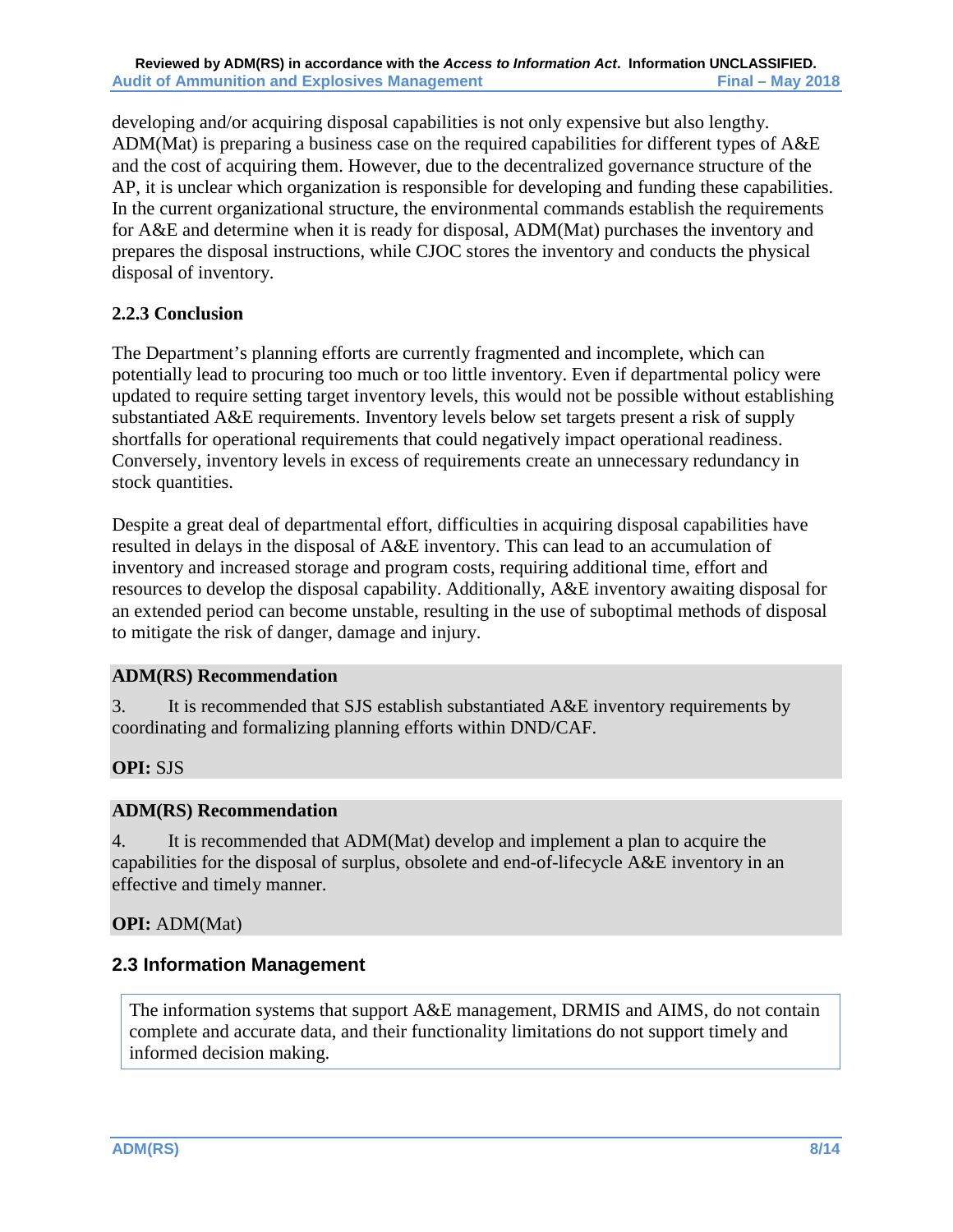The ammunition community within DND/CAF uses two primary information systems, DRMIS and AIMS. DRMIS, the Department's official system of record, is managed by ADM(IM) and has had many users in the ammunition community since FY 2014/15. AIMS, on the other hand, is a stand-alone system that replaced the use of paper ammunition data cards.<sup>[10](#page-14-0)</sup> It is managed by the Strategic J4 Ammunition section under SJS and has been used since 2000.

While DRMIS is an accounting system used to track the movement of  $A&E$  and holds general storage information, AIMS' main purpose is to manage pertinent technical information required by ammunition technicians. This includes information such as detailed storage locations, manufacturer lot numbers and expiry dates, as well as requirements for the safe handling, warehousing, expending and disposing of A&E inventory. This information is not available in DRMIS. Since the two systems are not connected, duplication of effort exists in the recording of information in both systems. Specifically, users must record the receipt, issue, return, adjustment and stocktaking processes in both systems.

### **2.3.1 Completeness and Accuracy of Information**

The audit team conducted data analysis<sup>[11](#page-14-1)</sup> and found that the  $A&E$  information held in DRMIS and AIMS is not complete or accurate. When comparing stock numbers of A&E items, only 64 percent have records in both systems, of which only 83 percent have matching quantities. Furthermore, the audit team encountered several examples of how the current systems do not meet user requirements, demonstrating that neither system contains complete A&E information. The systems' functionality limitations included the inability to adhere to various policy requirements, resulting in the need for manual processes, the ability for unauthorized users to make changes to inventory records, and the additional effort required to go back and forth between the two systems to gain an understanding of A&E information.

The Department has used the two systems to manage A&E inventory for over ten years instead of an overall system with sufficient functionality. Although a working group within SJS is currently identifying a solution to the use of these parallel systems, none exists yet. Manually entering transactions into both systems because of the lack of system integration increases the risk of errors. Separately entering data into both systems requires duplicate effort and creates discrepancies between the systems. Additionally, the manual recording of purchase information, including the unit prices of A&E, is susceptible to human error.

The lack of automatic reconciliation between DRMIS and AIMS further increases the risk of errors. A major mitigating control to reconcile the quantities in both systems occurs during scheduled stocktaking, as required by departmental policy. Stocktaking ensures that physical holdings are correctly recorded in DRMIS and AIMS. Investigations are conducted for discrepancies found, and necessary adjustments are recorded in both systems. Another mitigating control is ad-hoc checks performed by depot and warehouse staff, who compare inventory quantities in both systems, investigate discrepancies and record the necessary adjustments.

<span id="page-14-0"></span> $10$  An ammunition data card is a permanent record containing ammunition information, such as lot number, manufacturer, quantity, date manufactured, technical specifications and revisions.

<span id="page-14-1"></span><sup>&</sup>lt;sup>11</sup> The A&E information used for this data analysis is from all four ammunition depots (Angus, Bedford, Dundurn and Rocky Point) and three of the largest ammunition warehouses (Bagotville, Cold Lake and Wainwright) from FY 2015/16.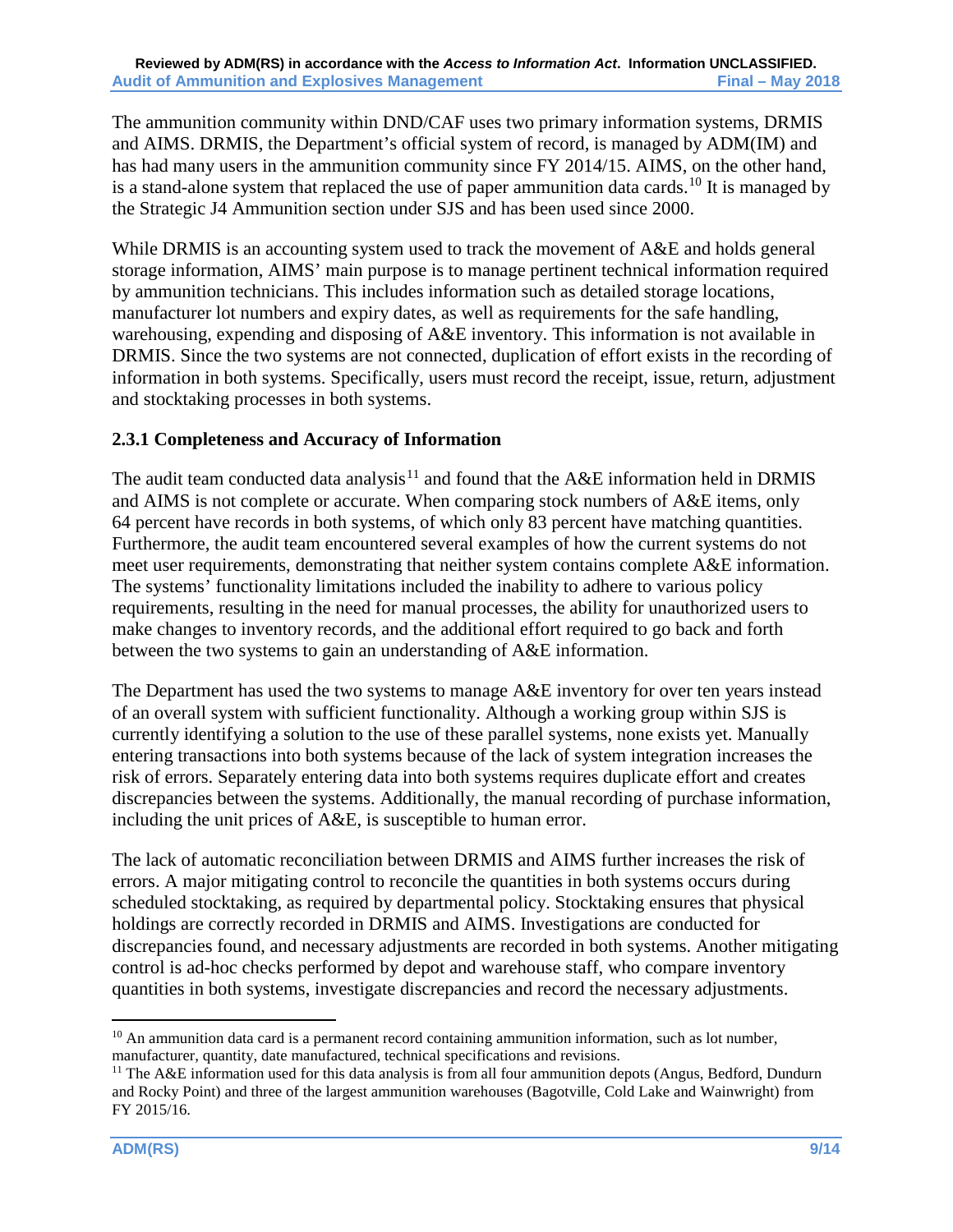Although the sites visited were conducting the needed stocktaking activities, both stocktaking and ad-hoc checks are manual forms of reconciliation and are insufficient to ensure accuracy of inventory information in both systems. The discrepancies identified in the audit are indicative of the reconciliation errors that are likely to persist in the current two-system environment.

# **2.3.2 Conclusion**

Overall, incomplete and inaccurate inventory data does not support informed decision making, and can cause the Department to incur additional costs. It also affects the Department's ability to report accurate inventory information in the financial statements. Furthermore, undetected changes to inventory by unauthorized users can interrupt planned operations and training exercises, and increase the risk of inappropriate and unauthorized use. Given that developing and implementing an information technology solution can take a long time, an initiative to clean up A&E inventory records in both systems is required in the interim.

## **ADM(RS) Recommendation**

5. It is recommended that, in the short term, SJS, in coordination with all stakeholders that store A&E inventory, implement an initiative to identify and resolve the discrepancies between AIMS and DRMIS by reviewing and comparing all A&E inventory records in both systems and performing the necessary adjustment transactions on a regular basis.

## **OPI:** SJS

# **ADM(RS) Recommendation**

6. It is recommended that ADM(IM), in coordination with SJS and ADM(Mat), develop and implement an information technology solution with adequate controls that would ensure the completeness and accuracy of A&E information, while addressing the current systems' functionality limitations, user requirements and automated reconciliation of A&E inventory records.

**OPI:** ADM(IM), in coordination with SJS and ADM(Mat)

# <span id="page-15-0"></span>**2.4 Safety**

The AESI/AESS is an appropriate tool to monitor compliance with safety requirements. However, the reports do not always accurately reflect the state of A&E safety or support the timely resolution of outstanding issues.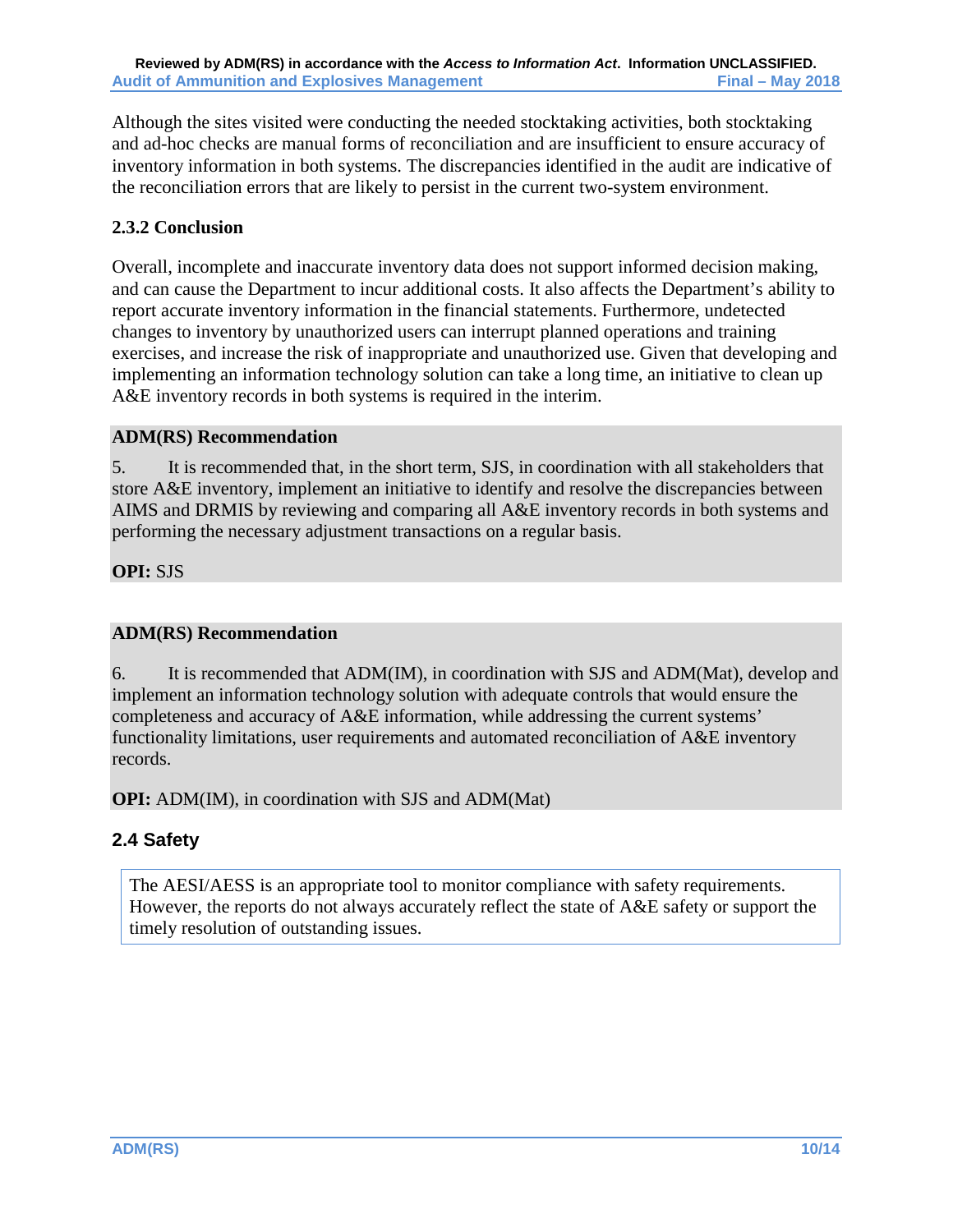The AESI/AESS is a fundamental cornerstone of the regulatory compliance program for reporting on the state of A&E safety across DND/CAF. DAER, as the functional authority for A&E regulation and safety, manages the process. Currently, the regulatory compliance assessed through the AESI/AESS focuses on operations support and readiness. However, DAER is in the process of expanding its compliance framework to cover all elements of the AP using a riskbased approach.

The Ammunition and Explosives Safety Manual is the major policy document that provides

# **Good Practice**

purpose, scope, responsibilities, types of inspections, frequency and reporting requirements. The safety manual also contains several tools and templates with instructions for the inspectors. One such tool is the observation sheet, which is used to record details of issues found during an inspection. The template includes the following sections: observation, policy reference(s), action required, corrective action plan and planned implementation date.

detailed guidance on the AESI/AESS process, including its

In the "Action Required" section of the observation sheet, the Royal Canadian Air Force inspector asks for root cause identification.

# **2.4.1 Reporting**

Current reporting practices need improvement to accurately capture the state of safety at A&E depots and warehouses. The policy does not require the inspecting authority to record a subsequent observation if a corrective action plan is incomplete at the time of the following inspection, unless the situation has deteriorated further. The related tests on the inspection checklist receive a full score, resulting in the overall AESI/AESS status being overstated, which does not reflect the true state of safety at that facility.

Given how often corrective action plans do not meet implementation dates, it is important to accurately capture and report the state of safety at A&E facilities. A sample analysis of 39 corrective action plans from five facilities found that 12 (31 percent) did not meet the planned implementation dates. The reasons varied from resource limitations (i.e., finances and personnel) and changes in local priorities to unresolved infrastructure work orders.

In two separate examples, the covering letters for the AESI/AESS reports identified that infrastructure issues from the previous inspection had not been resolved. Yet the inspecting authorities awarded a full score for the infrastructure-related tests on the checklist in both cases. In another example, the inspecting authority identified a subsequent observation as "ongoing," where the corrective action plan to repair the infrastructure of one building was not yet complete. It was included in the report to track and measure if the situation deteriorated further, but it was not included in the overall status since implementation would take a long time. In all three cases, the overall AESI/AESS status did not accurately reflect the state of safety at these facilities.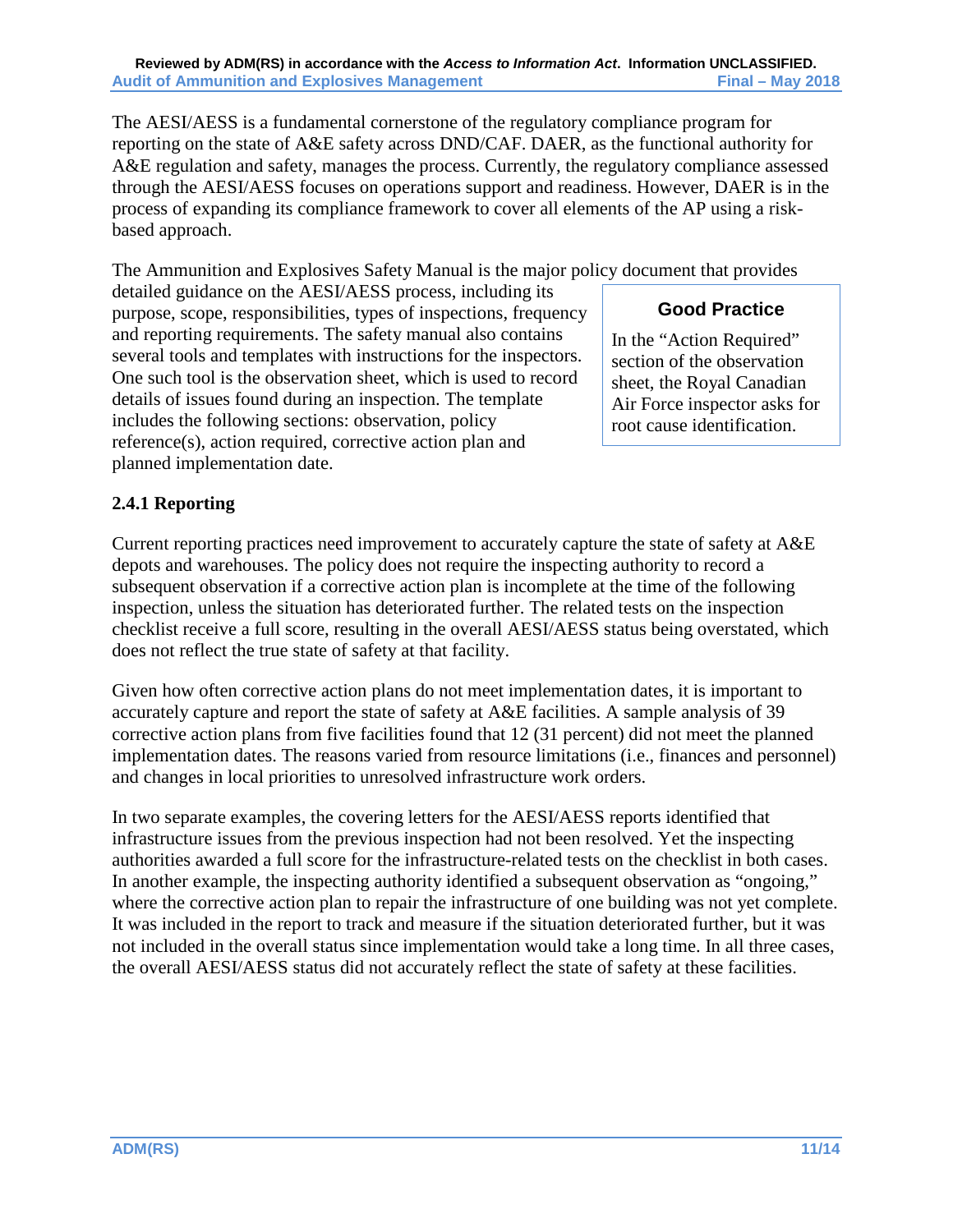In addition to ongoing observations of corrective action plans that are not fully implemented, there are cases of recurring observations, which most reports do not distinguish. However, a good practice was noted in some reports that identified recurring observations within the observation sheets. Furthermore, in the absence of fully implemented corrective action plans, facilities do not document or report the implementation of any interim mitigating measures. DAER asserts, with

# **Good Practice**

The inspectors for the Royal Canadian Air Force and Canadian Forces Base Wainwright highlight recurring observations in cases where corrective action plans have not been fully implemented.

several examples, that A&E facilities always implement interim measures to minimize safety risks and ensure that facilities are always safe. For example, when a barricade or infrastructure of an A&E facility is damaged, the total A&E held in that building is reduced to mitigate the risk of a safety incident. If the electrical security alarm of a building is defective, physical patrols are continually conducted to mitigate the risk of theft or fraud. However, these examples were not documented in the associated AESI/AESS reports given that the policy and report template do not require the documentation of mitigation strategies.

## **2.4.2 Conclusion**

In order to avoid penalizing the depots and warehouses for action plan items that are outside of their control, the policy does not require a subsequent observation when a corrective action plan is not fully implemented. However, this practice overstates the status and does not accurately portray the state of safety at A&E facilities. The current reporting practice also limits the visibility and tracking of previously identified observations and unresolved issues. The backlog and delays in resolving identified observations could lead to higher costs of mitigating further disrepair, physical patrols to protect physical security of A&E, personal harm and mismanagement of inventory.

DAER's annual report provides a summary of the Department's aggregate status, which, if overstated, shows fewer areas of concern and provides reduced visibility of ongoing issues. Accurate measurement of the compliance and state of safety is essential for DAER in its role as the functional authority for A&E safety and in its functional reporting relationship to the Deputy Minister and the Chief of the Defence Staff.

### **ADM(RS) Recommendation**

7. It is recommended that DAER update and communicate guidance to track, assess and report on outstanding corrective action plans such that deficiencies are resolved on a timely basis and the overall status of the AESI/AESS accurately reflects the safety conditions at A&E facilities.

# **OPI:** DAER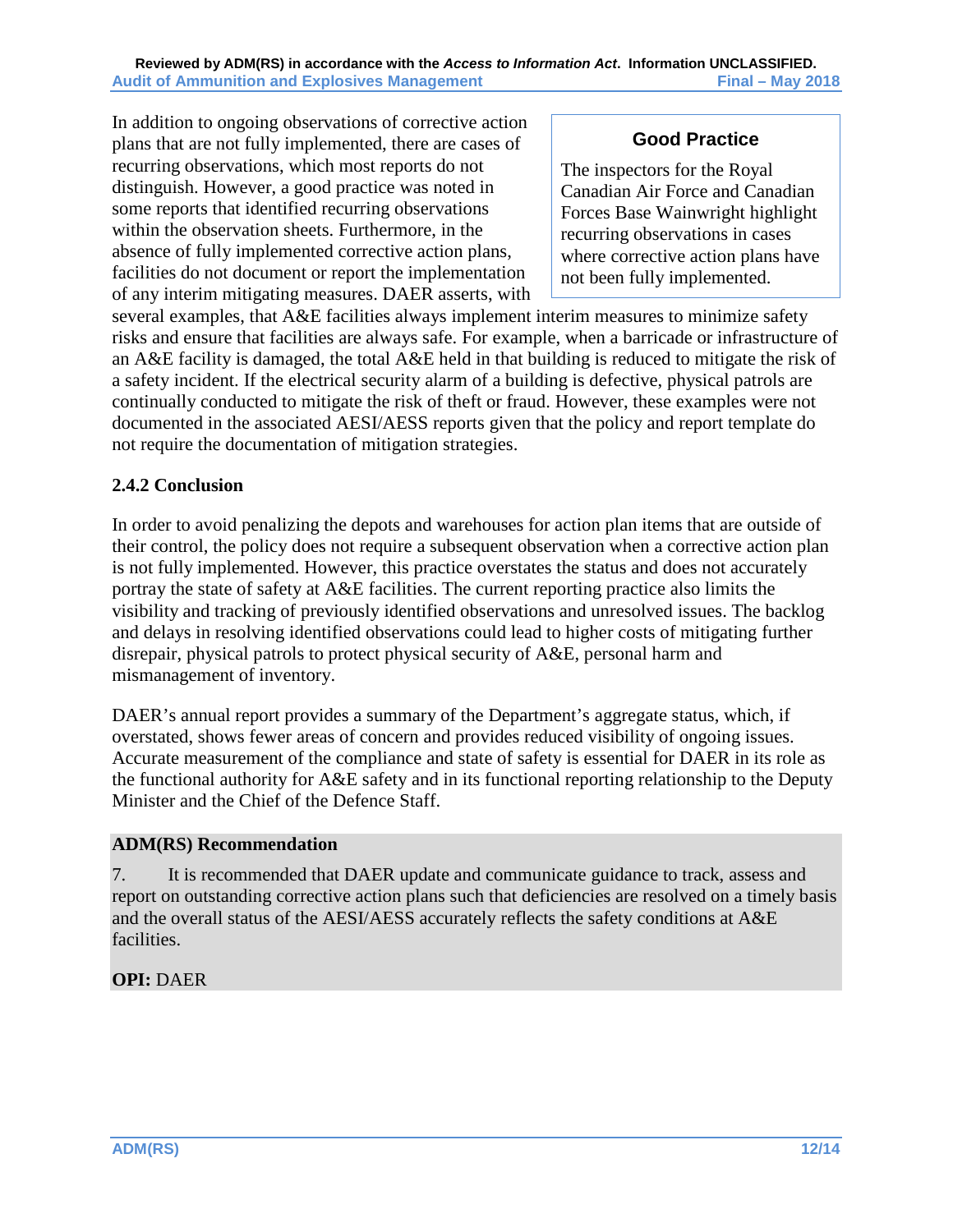# <span id="page-18-0"></span>**2.5 Inventory Control**

Inventory control processes are generally in place and well managed to properly account for inventory.

Several processes encompass the proper accounting for inventory, including the receipt of inventory at depots, internal issues, returns and consumption of A&E and adjustment transactions. Although the stocktaking process is an inventory control contributing to the proper accounting for inventory, it was only assessed in its objective as a reconciliation method, as previously explained in Section 2.3 – Information Management.

A&E is not purchased through DRMIS like most other commodities. This results in a manual recording of the purchase information and physical acceptance of inventory in the system of record, which has been susceptible to error. The Department has been making efforts to review and modernize its materiel pricing processes and data as part of its action plan in response to prior concerns raised by the Office of the Auditor General. Through this initiative, ADM(Mat) has developed an initial standard process that clarifies the responsibilities and procedures for the receipt of materiel not purchased through DRMIS, including A&E. This process was documented in departmental policy in June 2017 and communicated to stakeholders in July 2017. The policy update ensures consistency among the purchasing organizations on a goingforward basis and adds a compensating control to minimize errors in the recording of purchase information in the short term. However, a long-term solution will be required to eliminate the need for this manual process, as part of improvements to the systems' functionality referred to in Section 2.3 – Information Management.

The management of the issues, returns and consumption of A&E and adjustment transactions is generally appropriate, having clear processes and complete documentation, with some minor exceptions. While the audit team has briefed management on the results of the audit, a recommendation for these processes was not deemed necessary because of the minor nature of the observations.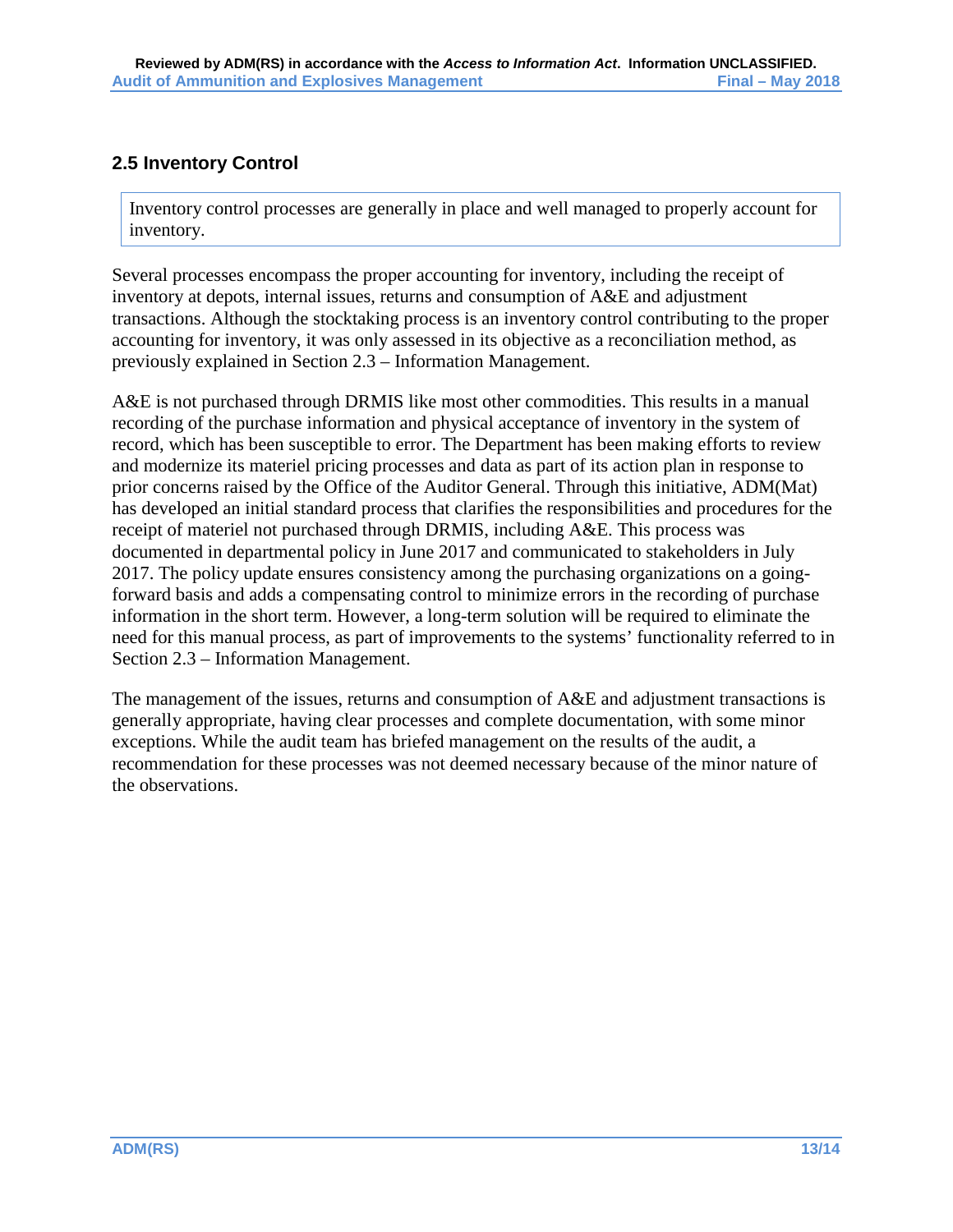# **3.0 General Conclusion**

<span id="page-19-0"></span>The management of A&E within DND/CAF requires improvement to facilitate and support the achievement of AP objectives in the areas of governance, planning, disposal, information management and safety management.

There are some gaps and potential overlaps in the current governance structure due to the lack of an overarching document that defines and distinguishes the roles, responsibilities and authorities of the numerous organizations with a role in the AP. The governance framework also requires a performance management framework to ensure accountability and drive ongoing improvement to the AP.

The Department's efforts to plan its A&E purchasing strategy are fragmented, and its efforts to dispose of A&E inventory are not timely, neither of which optimizes A&E inventory holdings. Coordination is required at the departmental level to reduce the risk of inventory levels being below or above requirements, and to avoid additional costs and the need to employ suboptimal methods of disposal for A&E that becomes unstable over time.

The use of two information systems to manage A&E and the lack of system integration or automatic reconciliation does not support informed decision making. The reconciliation of the data held in the two systems, as well as an information technology solution are required to address the systems' functionality and control limitations and improve the accuracy and completeness of A&E information.

The inspection processes are appropriate to assess compliance with safety requirements. However, policy updates and improvements to the reporting tools are required to resolve outstanding issues on a timely basis while accurately depicting the safety conditions at A&E storage facilities.

Lastly, inventory control processes are well managed with some minor exceptions. A recent policy update is sufficient as an interim measure to minimize errors in the manual receipting process for the delivery and acceptance of inventory at ammunition depots.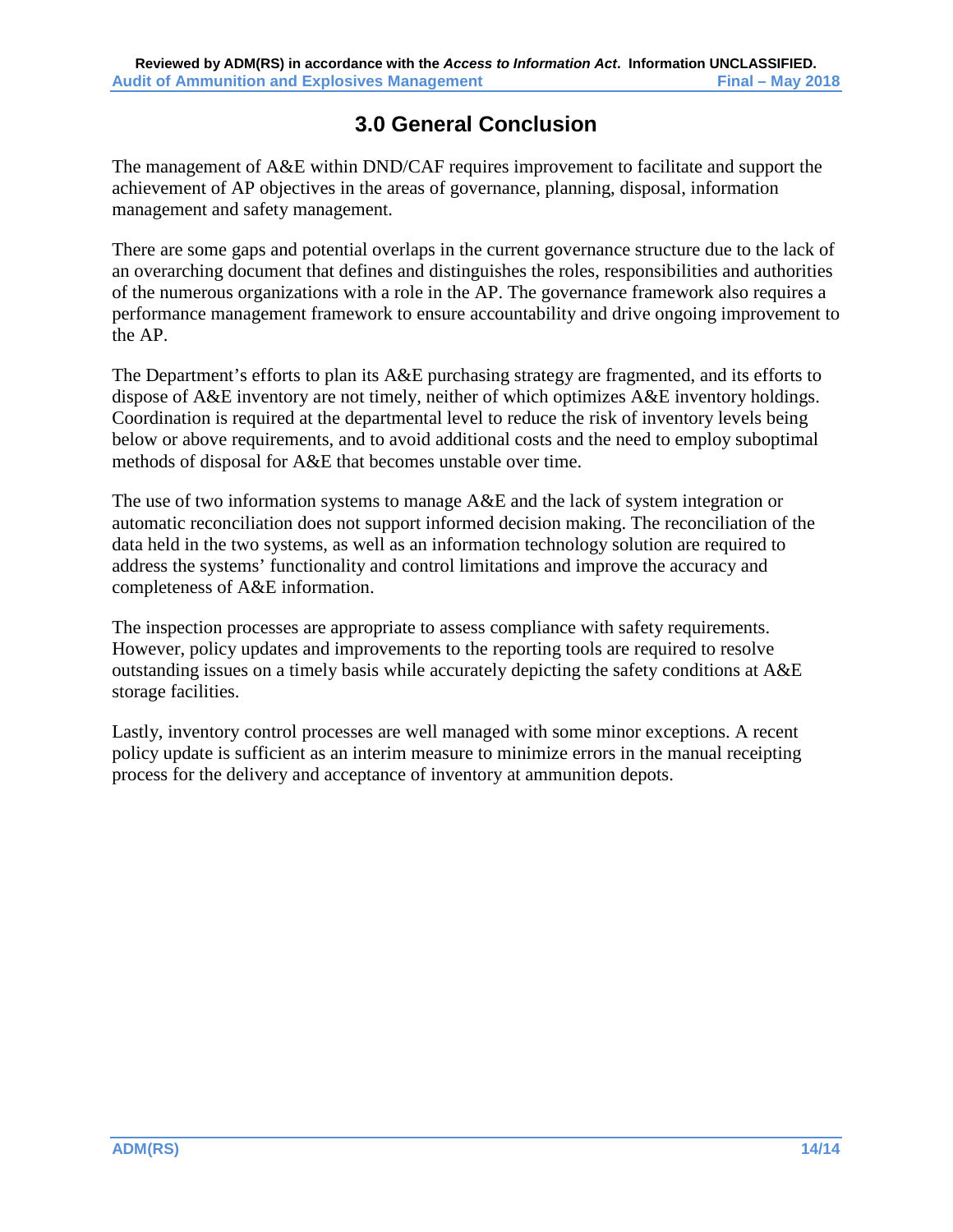# **Annex A—Management Action Plan**

<span id="page-20-0"></span>ADM(RS) uses recommendation significance criteria as follows:

**Very High—**Controls are not in place. Important issues have been identified and will have a significant negative impact on operations.

**High—**Controls are inadequate. Important issues are identified that could negatively impact the achievement of program/operational objectives.

**Moderate—**Controls are in place but are not being sufficiently complied with. Issues are identified that could negatively impact the efficiency and effectiveness of operations.

**Low—**Controls are in place but the level of compliance varies.

**Very Low—**Controls are in place with no level of variance.

### **Governance**

### **ADM(RS) Recommendation (High Significance)**

1. It is recommended that SJS, with input from relevant stakeholders, distinguish, define and communicate the roles, responsibilities and authorities of all organizations involved with the AP.

This is to include the following:

- Define the roles, responsibilities and authorities of SJS as related to the AP.
- Document the roles of all organizations involved with the AP and how they support each other in a central source document.

### **Management Action**

Develop and clearly define the Functional Authorities (FA) for the Ammunition Program (AP). Step 1 – DAOD 1000-4 requires revision and amendment to reflect SJS' FAs. Step 2 – As FA for specified elements, SJS to promulgate directives to the A&E community to reflect organizational/L1 roles and responsibilities (DAOD 10000-series).

Milestone 1:

Strategic J4 Ammunition, in partnership with the ammunition program stakeholders and related FAs, will draft proposed amendments to DAOD 1000-4 to reflect SJS FA for appropriate elements to ensure that it reflects the current program and structure. The revised DAOD will be reviewed by and discussed with stakeholders; the Ammunition Program Steering Committee (APSC)/Ammunition Program Oversight Committee (APOC) will be used to promulgate the draft FAs.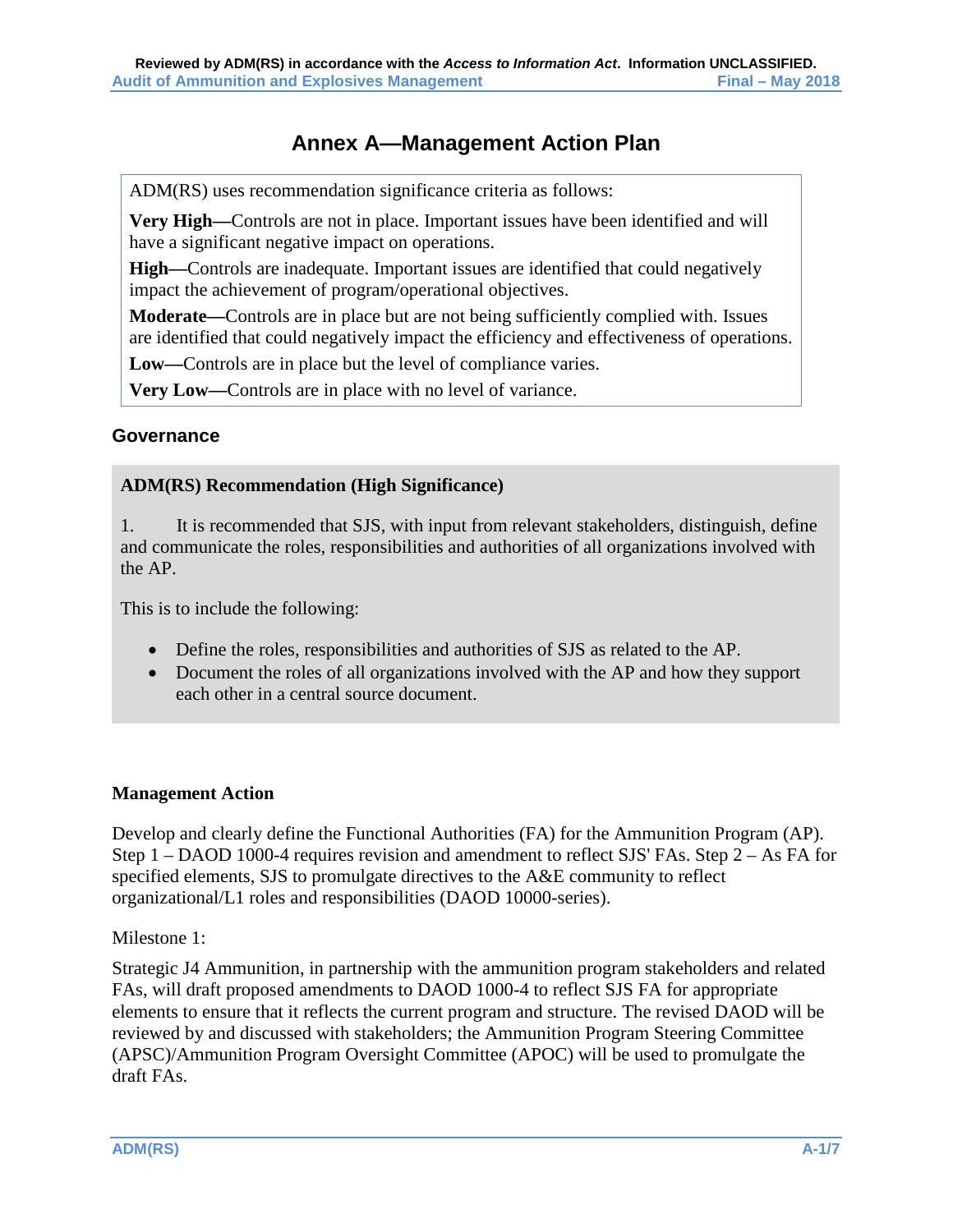### **OPI:** SJS **Target Date:** June 2018

Milestone 2:

Secure endorsement for amended DAOD 1000-4. Refresh and/or review periodically to reflect any changes in Force Posture and Readiness (FP&R), *Strong, Secure, Engaged: Canada's Defence Policy* (SSE) or the AP.

#### **OPI:** SJS **Target Date:** December 2018

Milestone 3:

Develop and promulgate a DAOD 10000-series DAOD to reflect departmental/L1 roles and responsibilities by FA.

**OPI:** SJS **Target Date:** April 2019

### **ADM(RS) Recommendation (High Significance)**

2. It is recommended that SJS complete the development and implementation of a performance management framework for the AP.

### **Management Action**

A performance management framework will be developed using Treasury Board of Canada Secretariat methodology from the Program Management and Evaluation Process and following SCOR (M) (Supply Chain Operations Reference (Model)) evaluation processes to allow the AP to measure whether objectives are met, ensure accountability and drive ongoing improvements to the program. As per AP Governance, the roles, responsibilities and functional authorities of SJS with respect to the AP and those of the APOC will be reflected in both VCDS approved Terms of Reference (for the APOC) and DAOD 1000-4. Departmental/L1 responsibilities for performance metrics, and AP Strategic Policy and Doctrine shall be reflected in a DAOD 10000-series.

### Milestone 1:

A performance management framework will be defined in a DAOD specific 10000-series document addressing SJS and departmental/L1 roles and responsibilities for the AP. Within the framework, metrics, baselines and methodology will be developed.

**OPI:** SJS **Target Date:** June 2018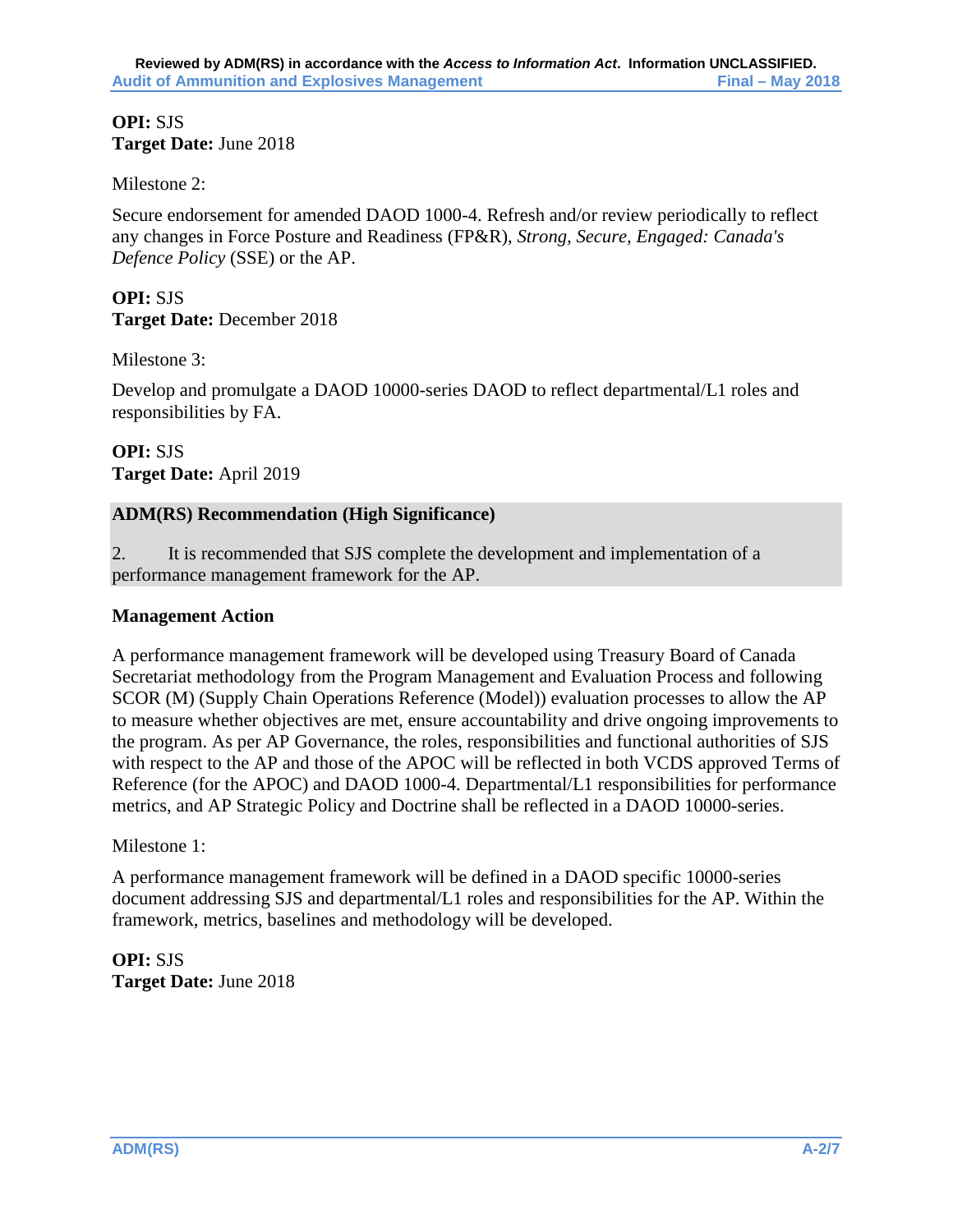Milestone 2:

Strategic J4 Ammunition to work with DAER to reflect the roles and mandate of the AP within the AESM Volume 1, then obtain endorsement and approval for tombstone reference alterations. First reports from the framework are planned to be presented at APSC/APOC Fall 2018. Refresh and/or review periodically to reflect any changes in FP&R, SSE or the AP.

### **OPI:** SJS

**Target Date:** December 2018

## **Optimizing Inventory Holdings**

### **ADM(RS) Recommendation (High Significance)**

3. It is recommended that SJS establish substantiated A&E inventory requirements by coordinating and formalizing the planning efforts within DND/CAF.

### **Management Action**

Develop the framework and process for the optimization of DND/CAF A&E inventory. Current state is that a draft Inventory Requirements policy has been reviewed by and discussed with L1 organizations, but no concrete feedback has been received through the Ammunition Effects Planning Working Group (AEPWG). The first iteration of DND/CAF Optimization of A&E inventory will be developed through the AEPWG and the Ammunition Stockpile Planning Working Group (ASPWG).

Milestone 1:

The initial Inventory Requirements numbers are planned to be determined by AEPWG. This will be the initial draft of the nascent collective.

## **OPI:** SJS **Target Date:** May 2018

Milestone 2:

The Lower and Upper Control Limits will be established by the ASPWG to ensure adherence with FP&R, SSE, affordability, sustainability and logistics feasibility.

**OPI:** SJS **Target Date:** November 2018

Milestone 3:

Established Lower and Upper Control Limits will be implemented by ADM(Mat) for life-cycle management, to include system of record updates.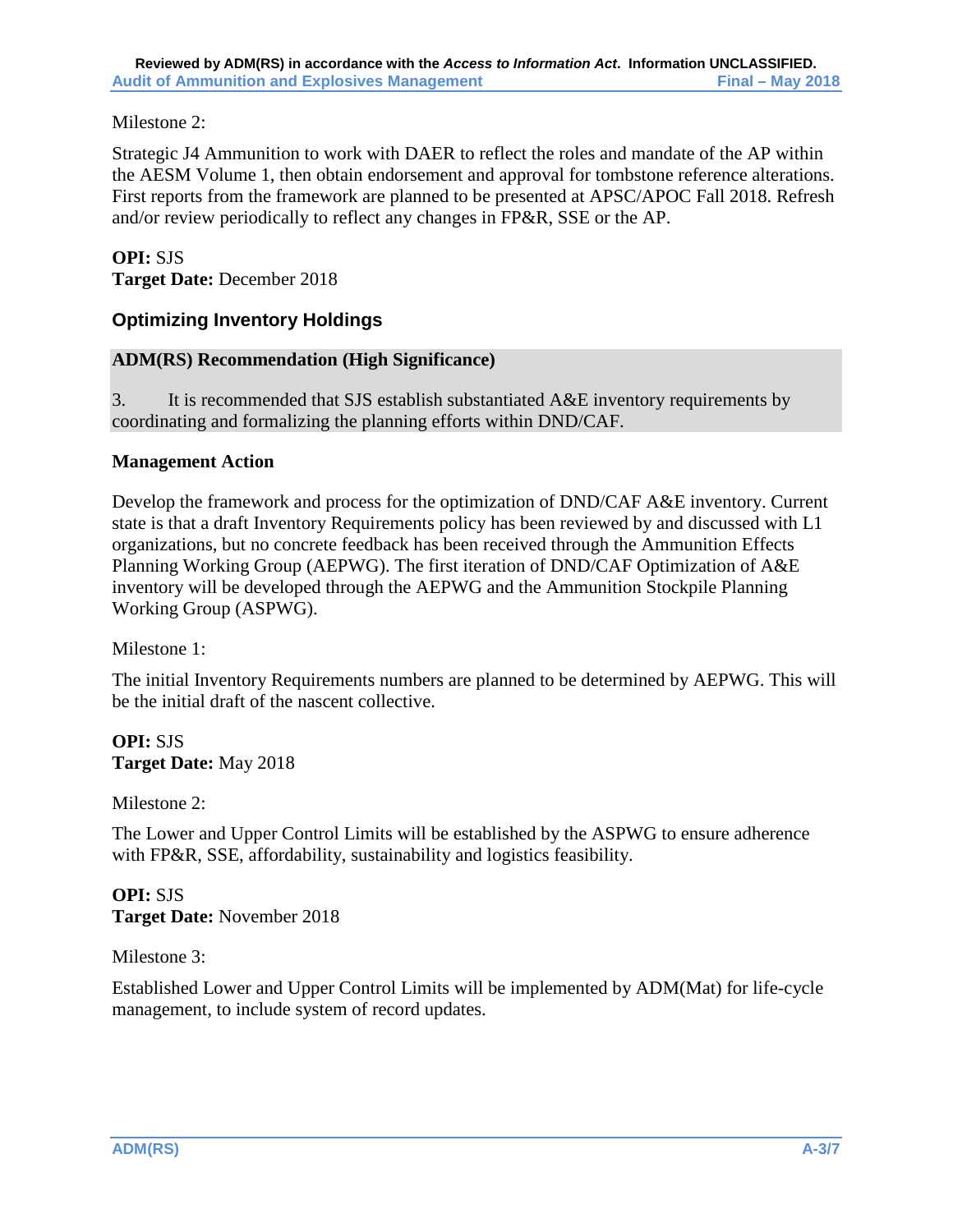### **OPI:** SJS **Target Date:** April 2019

### **ADM(RS) Recommendation (High Significance)**

4. It is recommended that ADM(Mat) develop and implement a plan to acquire the capabilities for the disposal of surplus, obsolete and end-of-lifecycle A&E inventory in an effective and timely manner.

### **Management Action**

ADM(Mat), along with the functional authorities listed as offices of collateral interest (OCI), will identify DND/CAF's holistic A&E disposal requirements, map out projects for capability acquisition and deliver A&E disposal solutions.

Milestone 1:

ADM(Mat) will develop a Plan to acquire capabilities for the disposal of small arms ammunition, spent brass, aids-to-production, and munitions scrap.

**OPI:** ADM(Mat)/Director General Land Equipment Program Management (DGLEPM) **OCI:** ADM(IE), CJOC, SJS, DAER **Target Date:** February 2018

Milestone 2:

By implementing four minor capital equipment projects, ADM(Mat) will acquire and install disposal equipment for small arms ammunition, spent brass, aids-to-production, and munitions scrap at Canadian Forces Ammunition Depot Dundurn.

**OPI:** ADM(Mat)/DGLEPM

**OCI:** ADM(IE), CJOC, SJS, DAER

**Milestone 2a Target Date:** March 2019 – Disposal equipment for aids-to-production acquired and installed.

**Milestone 2b Target Date:** December 2019 – Disposal equipment for spent brass and munitions scrap acquired and installed.

**Milestone 2c Target Date:** March 2020 – Disposal equipment for small arms ammunition acquired and installed.

Milestone 3:

ADM(Mat) will deliver to CJOC operational disposal equipment, spares and training as required to ensure the commencement of disposal activities.

**OPI:** ADM(Mat)/DGLEPM **OCI:** ADM(IE), CJOC, SJS, DAER **Milestone 3a Target Date:** May 2019 – Disposal equipment for aids-to-production fully operational.

**Milestone 3b Target Date:** February 2020 – Disposal equipment for spent brass and munitions scrap fully operational.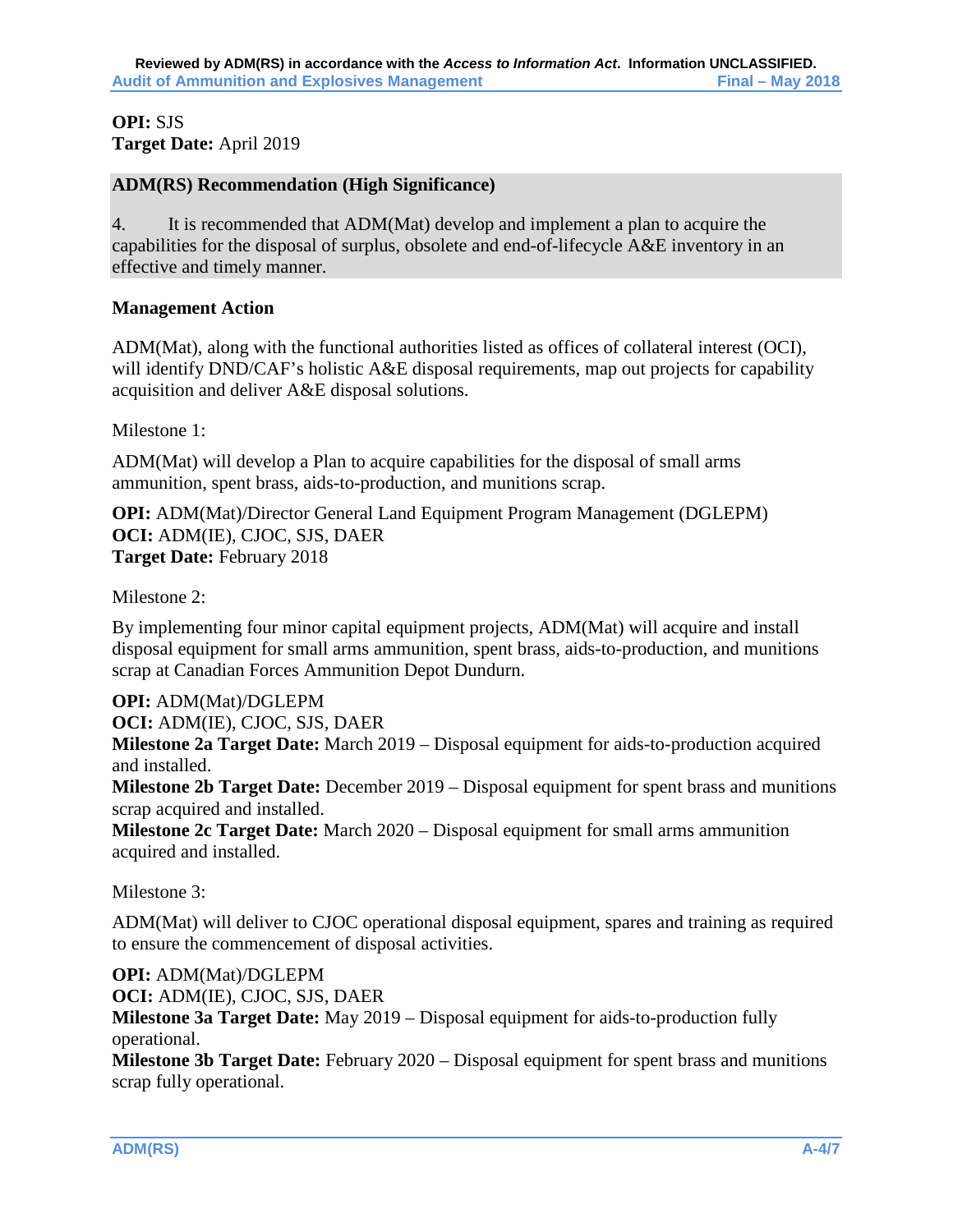**Milestone 3c Target Date:** May 2020 – Disposal equipment for small arms ammunition fully operational.

Milestone 4:

The identification phase of a major capital investment project, that delivers DND/CAF's holistic A&E disposal capability solution, will be completed by December 2019.

**OPI:** ADM(Mat)/DGLEPM **OCI:** ADM(IE), CJOC, SJS, DAER **Target Date:** December 2019

### **Information Management**

### **ADM(RS) Recommendation (High Significance)**

5. It is recommended that, in the short term, SJS, in coordination with all stakeholders that store A&E inventory, implement an initiative to identify and resolve the discrepancies between AIMS and DRMIS by reviewing and comparing all A&E inventory records in both systems and performing the necessary adjustment transactions on a regular basis.

### **Management Action**

Each second and third line facility that stores A&E will do a 100 percent verification in accordance with their respective Stocktaking Plan, and reconcile differences between AIMS and DRMIS. Currently, discrepancies remain between Storage Locations (SLOCs) and stock-onhand. A stakeholder tiger-team will examine the potential for a SAP application to not only address warehousing (stock control), but also the unique requirements associated with ammunition holdings.

### Milestone 1:

Each second and third line Ammunition Depot will do a 100 percent inventory and stock verification. Inventory reconciliation will be executed between AIMS, DRMIS, SLOC and stockon-hand. Stock verification and reconciliation will be in accordance with established annual stocktaking plans and/or ad hoc as required. This is referenced in Supply Administration Manual Chapter 7.2 para 2.29.

# **OPI:** SJS **Target Date:** December 2018

### Milestone 2:

The rollout of the planned Enhanced Warehouse Management (EWM) Ammunition Module, developed by SAP, should negate the requirement for further use of AIMS. As such, once EWM Ammo Module goes live, AIMS will be phased out, only one system will be utilized. The period between the rollout of EWM, currently planned for March 2020, and the attainment of Milestone 2, July 2020, is to focus on inventory control, data integrity/accuracy etc. In essence, the time will be used to consider/verify if anything has gone astray, develop a mitigation plan (if required)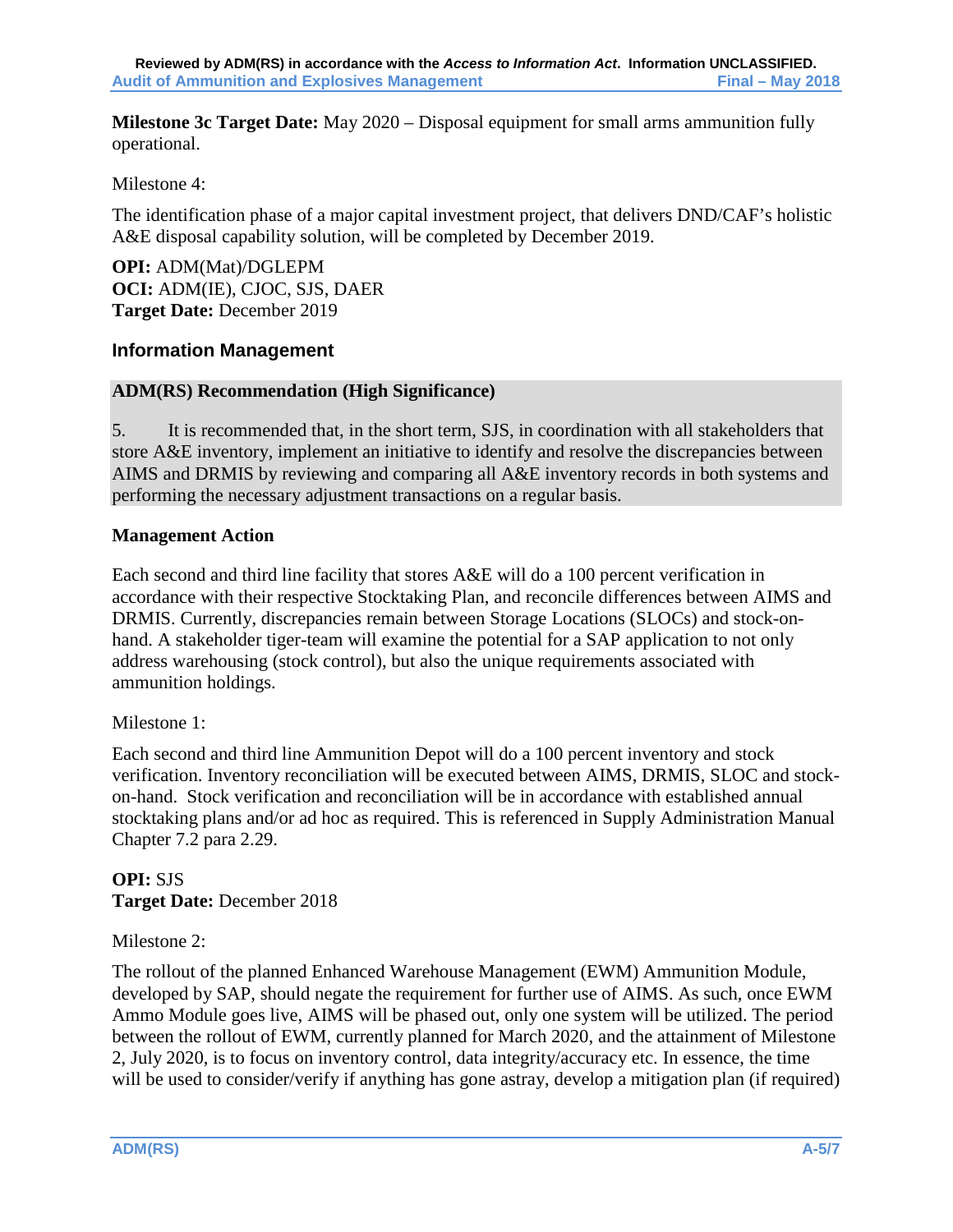and conduct a validation. Corrective actions are required from time-to-time as data may not transfer as anticipated, formatting is lost, links no longer function etc.

**OPI:** SJS **Target Date:** July 2020

### **ADM(RS) Recommendation (High Significance)**

6. It is recommended that ADM(IM), in coordination with SJS and ADM(Mat), develop and implement an information technology solution with adequate controls that would ensure the completeness and accuracy of A&E information, while addressing the current systems' functionality limitations, user requirements and automated reconciliation of A&E inventory records.

### **Management Action**

ADM(IM) agrees with this recommendation. The following actions will be undertaken:

1. DRMIS will acquire and implement the EWM module, with the needed A&E safety requirements, no later than the end of FY 2018/19, which will provide the functional capability to permit the replacement of AIMS. The target date will be the fourth quarter of FY 2018/19.

### **OPI:** ADM(IM)/Director DRMIS **Target Date:** March 2019

2. DRMIS will support SJS and ADM(Mat) in the resolution of data discrepancies between AIMS and DRMIS. Data discrepancies must be resolved by the fourth quarter of FY 2019/20 to support the implementation of A&E management within DRMIS. The target date will be the fourth quarter of FY 2019/20.

**OPI:** ADM(IM)/Director DRMIS, in support of SJS and ADM(Mat) **Target Date:** March 2020

3. Integration of the needed A&E capability into DRMIS will involve the following three key phases:

Phase 1 – Planning and Scoping – ADM(IM)/DRMIS is leading a Planning and Scoping Phase with SJS and ADM(Mat) to fully understand the A&E functional and technical requirements. The resulting work plan and costing for the implementation project will be available in the first quarter of FY 2018/19.

Phase 2 – Blueprinting – Based on the Planning and Scoping Phase, this phase will address the design of the needed functionality within DRMIS. This will be done in conjunction with SJS and ADM(Mat). The target date will be the third quarter of FY 2018/19.

Phase 3 – Build and Implement – The A&E design will be configured within DRMIS and migrated into production, which will include user training, data migration and user acceptance. The target date will be the fourth quarter of FY 2019/20.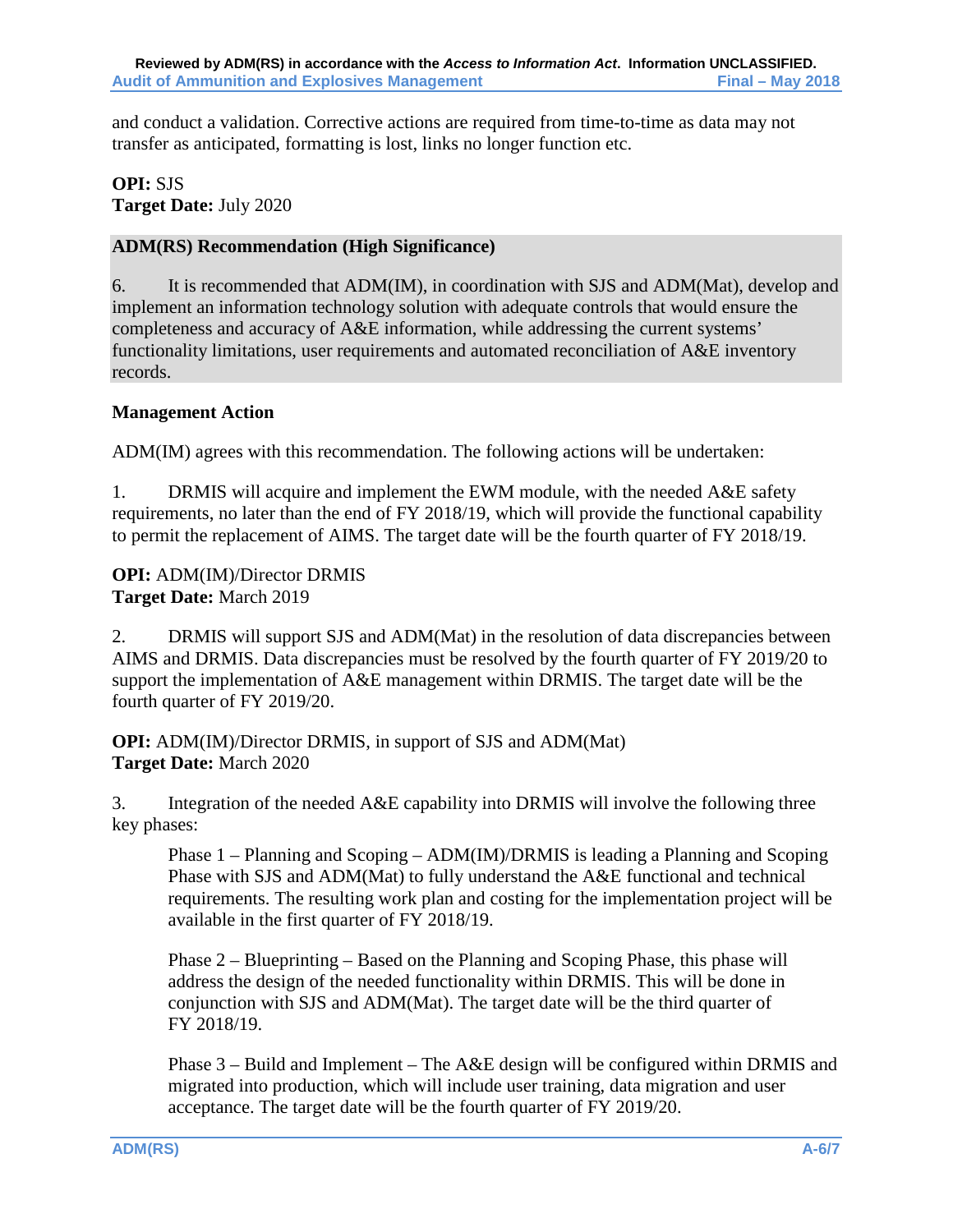**OPI:** ADM(IM)/Director DRMIS, with support from SJS and ADM(Mat) **Target Date:** Phase 1 – June 2018; Phase 2 – December 2018; and Phase 3 – March 2020

# **Safety**

## **ADM(RS) Recommendation (Moderate Significance)**

7. It is recommended that DAER update and communicate guidance to track, assess and report on outstanding corrective action plans such that deficiencies are resolved on a timely basis and the overall status of the AESI/AESS accurately reflects the safety conditions at A&E facilities.

# **Management Action**

DAER concurs with the findings. To effect change, in addition to amending the AESI criteria, DAER will leverage the Ammunition and Explosives Safety Information Management System. There are no costs directly associated with the implementation of this management action plan.

An AESI criterion, established to assess the safety conditions at A&E facilities, has been amended and will be reflected throughout the execution of the DAER compliance assurance program starting in FY 2017/18. The functionality to corporately record and track compliance assurance observations and associated Level 1 organization's corrective action plans is being incorporated into the Ammunition and Explosives Safety Information Management System. The management action plan will be executed such that, by the end of FY 2019/20, Ammunition and Explosives Safety Information Management System and Level 1 organization users will be at steady state with at least one year of corrective action plans observed and tracked for completion.

This management action plan will be closed on April 1, 2020, once the FY 2019/20 reporting cycle is complete.

**OPI:** DAER **Target Date:** April 2020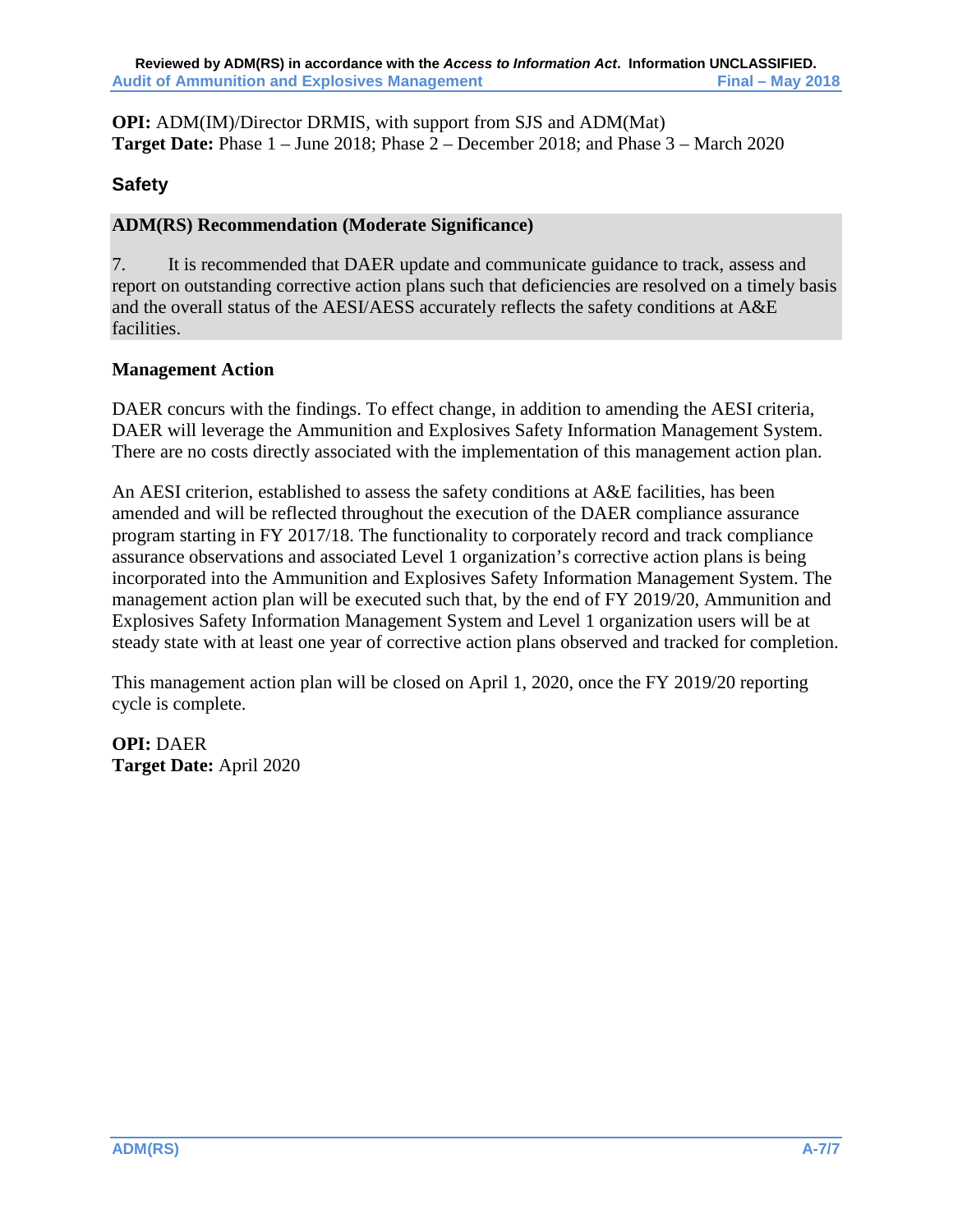# **Annex B—Audit Criteria**

### <span id="page-27-0"></span>**Criteria Assessment**

The audit criteria were assessed using the following levels:

#### **Assessment Level and Description**

- **Level 1—**Satisfactory
- **Level 2—**Needs Minor Improvement
- **Level 3—**Needs Moderate Improvement
- **Level 4—**Needs Significant Improvement
- **Level 5—**Unsatisfactory

#### **Governance**

1. Governance processes integrate and align with priorities and accountabilities to ensure that internal management functions support and enable high-performing policies, programs and services.

**Assessment Level 4 –** While APOC is in place to provide oversight, significant improvement is required in this area to ensure that the accountabilities for key stakeholders are clearly defined and documented, and that a performance management framework is in place to measure the extent to which the AP meets its objectives.

### **Inventory Control and Safety**

2. Inventory control processes are in place to ensure proper accounting for A&E and to monitor the compliance with security and safety requirements.

**Inventory Control: Assessment Level 1** –Inventory control processes and guidance are in place and sufficient to properly account for A&E inventory.

**Safety: Assessment Level 3** – Although processes are in place and sufficient to monitor compliance with safety requirements, improvements to the reporting process are required to accurately portray the state of safety conditions at A&E facilities.

### **Inventory Management**

3. Inventory management for A&E is performed in a sustainable and financially responsible manner that supports the cost-effective and efficient delivery of departmental programs.

**Assessment Level 4** – Significant improvement is required in this area to ensure inventory management practices related to procurement planning and disposal of A&E inventory are effective and optimize inventory holdings.

### **Information Management**

**ADM(RS) B-1/2**